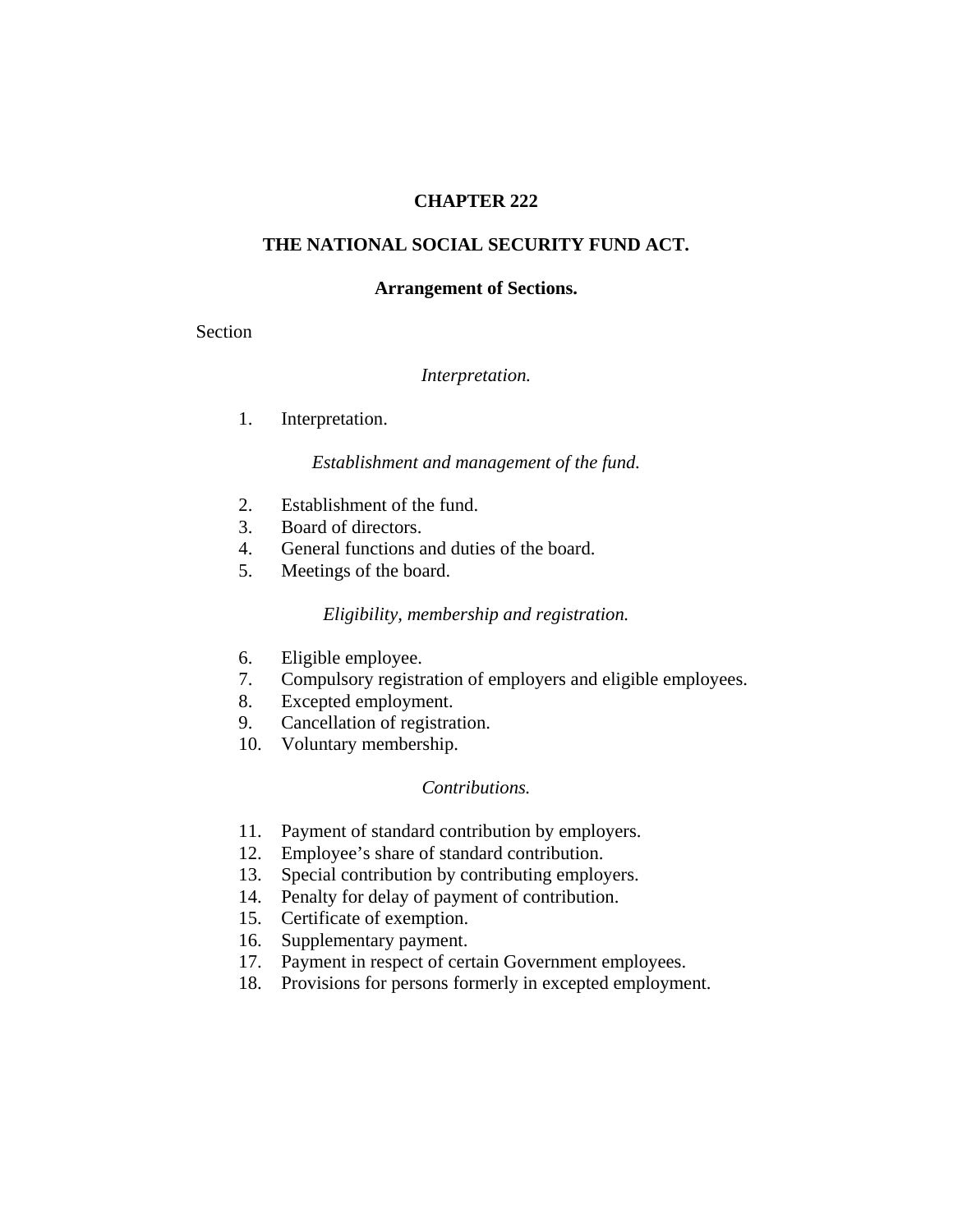## *Benefits.*

- 19. Description of benefits.
- 20. Age benefits.
- 21. Withdrawal benefit.
- 22. Invalidity benefit.
- 23. Emigration grant.
- 24. Survivor's benefit.
- 25. Regulations regarding benefits.
- 26. Determination of claims and questions.
- 27. Correction of erroneous decision otherwise than by appeal.

### *Finance.*

- 28. Financial resources of the fund.
- 29. Annual and supplementary budget.
- 30. Investment.
- 31. Power to borrow.
- 32. Accounts and audit.
- 33. Annual report.
- 34. Member's account.
- 35. Interest on accounts.
- 36. Reserve account.
- 37. Exemption from stamp duty.
- 38. Exemption from income tax.

### *Administration.*

- 39. Managing director.
- 40. Deputy managing director.
- 41. Secretary to the fund.
- 42. Staff.
- 43. Inspectors.

### *Legal proceedings.*

- 44. Offences and penalties.
- 45. General punishment.
- 46. Institution and conduct of cases.
- 47. Jurisdiction of magistrates.
- 48. Recovery of sums due to the fund.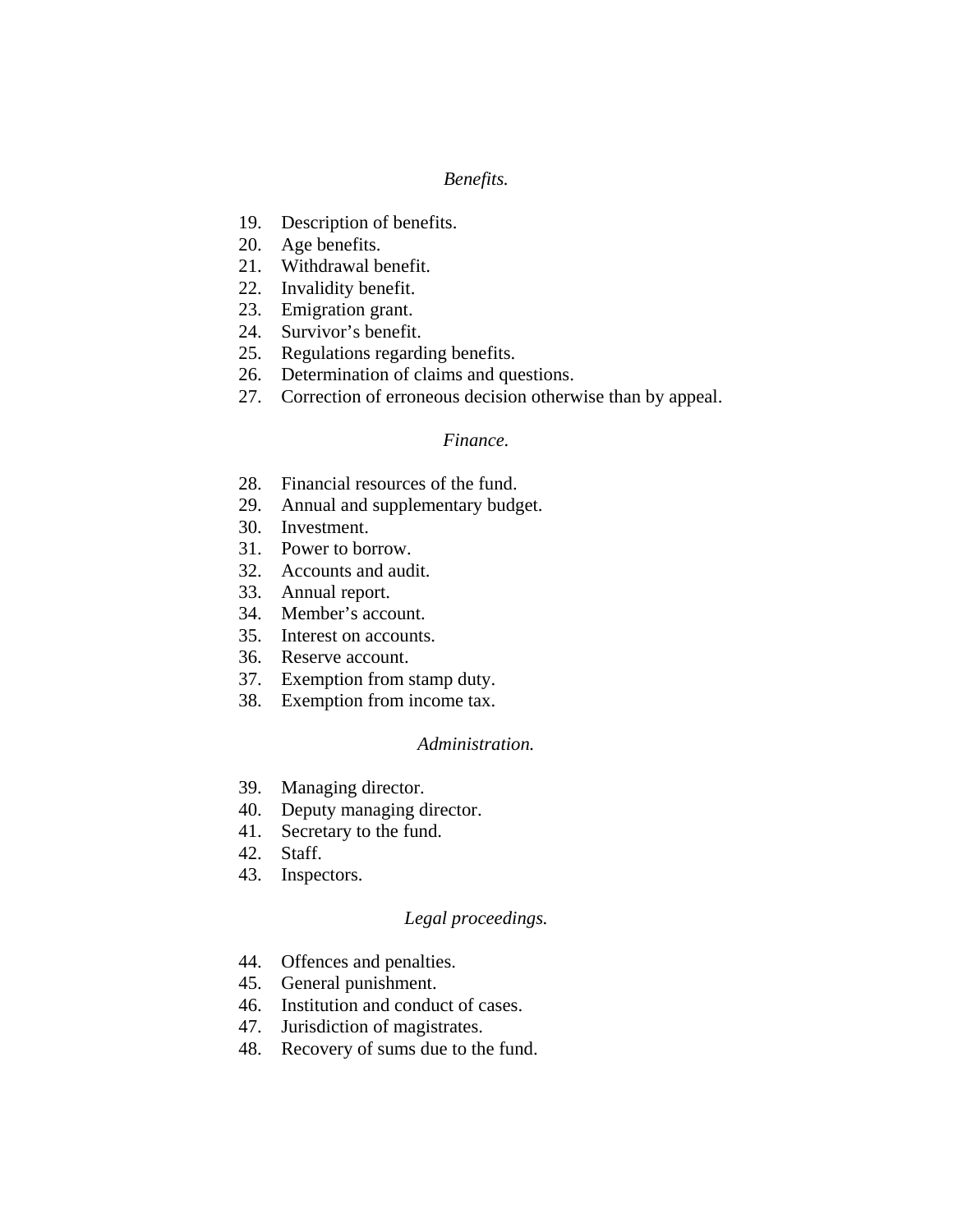49. Evidence.

# *Miscellaneous.*

- 50. Existing schemes.
- 51. Reciprocal agreements.
- 52. Regulations.
- 53. Forms.

# **Schedules**

| <b>First Schedule</b> | Excepted employment.      |
|-----------------------|---------------------------|
| Second Schedule       | Certificate of exemption. |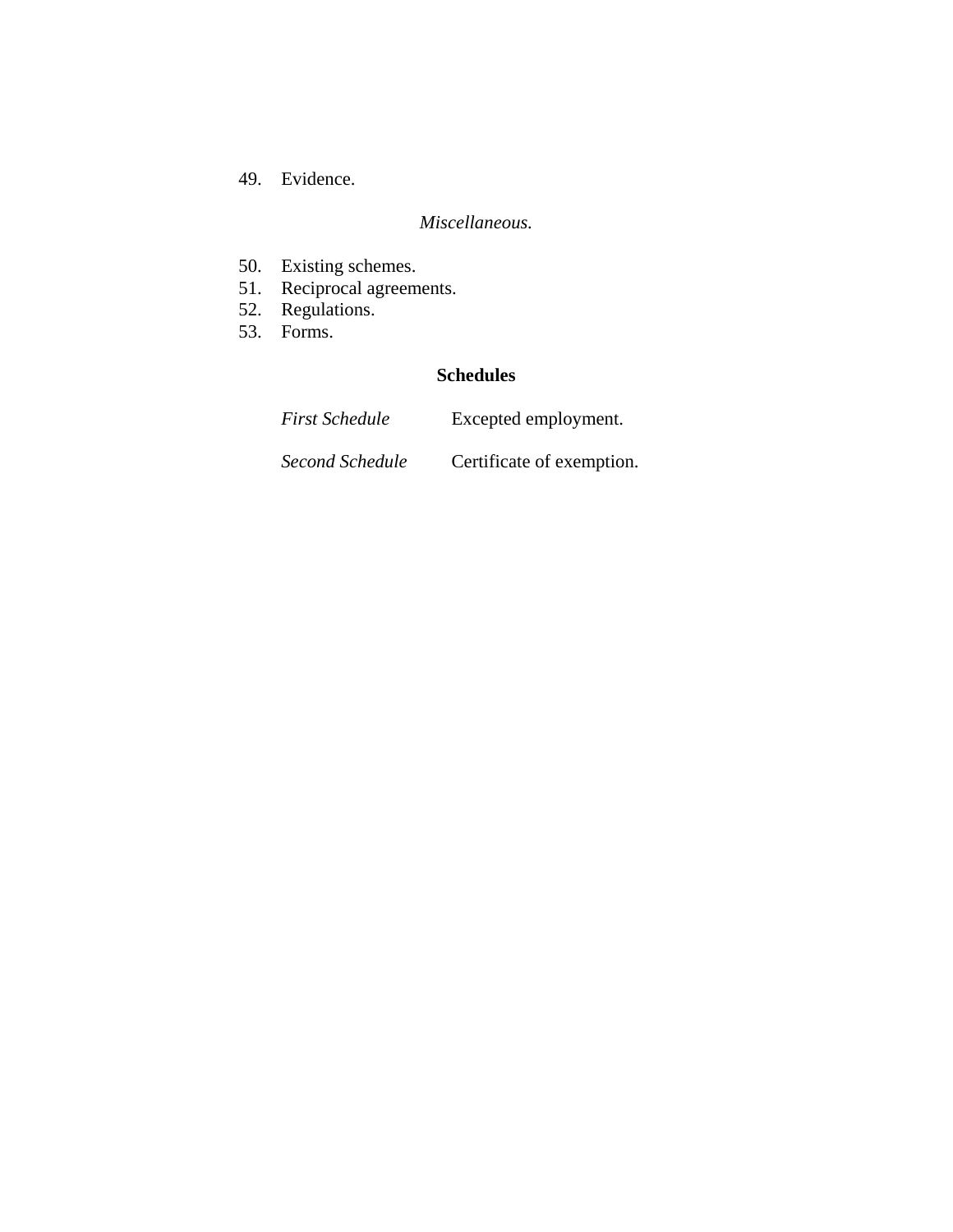### **CHAPTER 222**

### **THE NATIONAL SOCIAL SECURITY FUND ACT.**

*Commencement*: 1 December, 1985.

# **An Act to provide for the establishment of a National Social Security Fund and to provide for its membership, the payment of contributions to, and the payment of benefits out of, the fund and for other purposes connected therewith.**

#### *Interpretation.*

#### **1. Interpretation.**

In this Act, unless the context otherwise requires—

- (a) "age", where actual age is not known, includes apparent age;
- (b) "appointed day" means the 1st December, 1985;
- (c) "benefit" means a benefit payable under this Act;
- (d) "board" means the board of directors established under section 3;
- (e) "contract of service" means any contract of service or apprenticeship or learnership whether written or oral and whether express or implied;
- (f) "contributing employer" means any employer who—
	- (i) belongs to a class or description of employers specified as contributing employers by an order made under section 7; or
	- (ii) has registered voluntarily as a contributing employer under section 10:
- (g) "contribution" includes the standard contribution and the special contribution;
- (h) "eligible employee" has the meaning assigned to it by section 6;
- (i) "employee" means any person who—
	- (i) is employed in Uganda under a contract of service;
	- (ii) is ordinarily resident in Uganda and is employed outside Uganda (or partly in and partly outside Uganda) under a contract of service entered into with the employer who resides in a place of business in Uganda; or
	- (iii) is ordinarily resident in Uganda and is employed under a contract of service as master or member of the crew of any ship, or as pilot, commander, navigator or member of the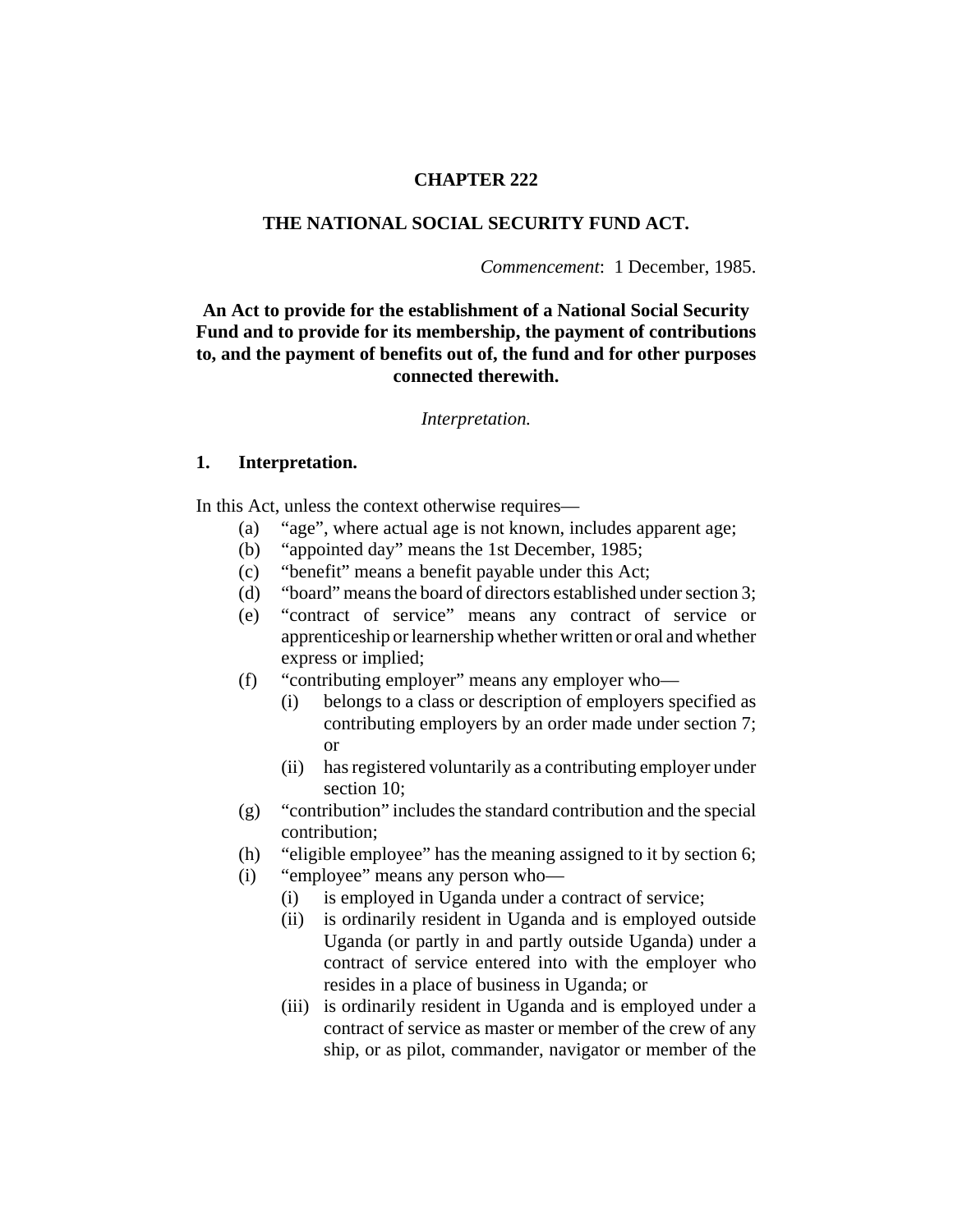crew of any aircraft, where the owner of the ship or aircraft (or managing owner if there is more than one owner) or the manager resides in or has a place of business in Uganda;

- (j) "employee's share" in relation to contribution means such part of that contribution (if any) as the employer may lawfully deduct from the wage of the employee in respect of whom that contribution is payable;
- (k) "employer" includes the Government, manager or a subcontractor who provides employees for the principal contractor; but where a person enters into a contract by which some other person is to provide employees for any lawful purpose of the first-mentioned person and it is not clear from the contract which of the two persons is the employer, the first-mentioned person shall be deemed, for the purposes of this Act, to be the employer;
- (l) "excepted employment" means any one of the employments specified in the First Schedule to this Act;
- (m) "excepted person" means a person in excepted employment;
- (n) "exempt person" means any person in respect of whom a certificate of exemption has been issued pursuant to the Second Schedule to this Act;
- (o) "financial year" means a period of twelve months starting on the 1st of July and ending on the 30th of June in any year;
- (p) "functions" includes power and duties;
- (q) "fund" means the National Social Security Fund established under section 2;
- (r) "local authority" means an administration of a district, a municipal council or the National Water and Sewerage Corporation;
- (s) "managing director" means the managing director of the National Social Security Fund, appointed under section 39;
- (t) "member" means a person who is registered as a member of the fund pursuant to this Act;
- (u) "Minister" means the Minister responsible for social security;
- (v) "nonresident employee" means an employee not ordinarily resident in Uganda who is to be employed in Uganda for a continuous period of not more than three years or such longer period as is allowed in any particular case by the managing director; but where a nonresident employee employed by an employer in Uganda becomes at any time an employee ordinarily resident or becomes employed in Uganda in circumstances which qualify him or her to be an eligible employee under this Act, he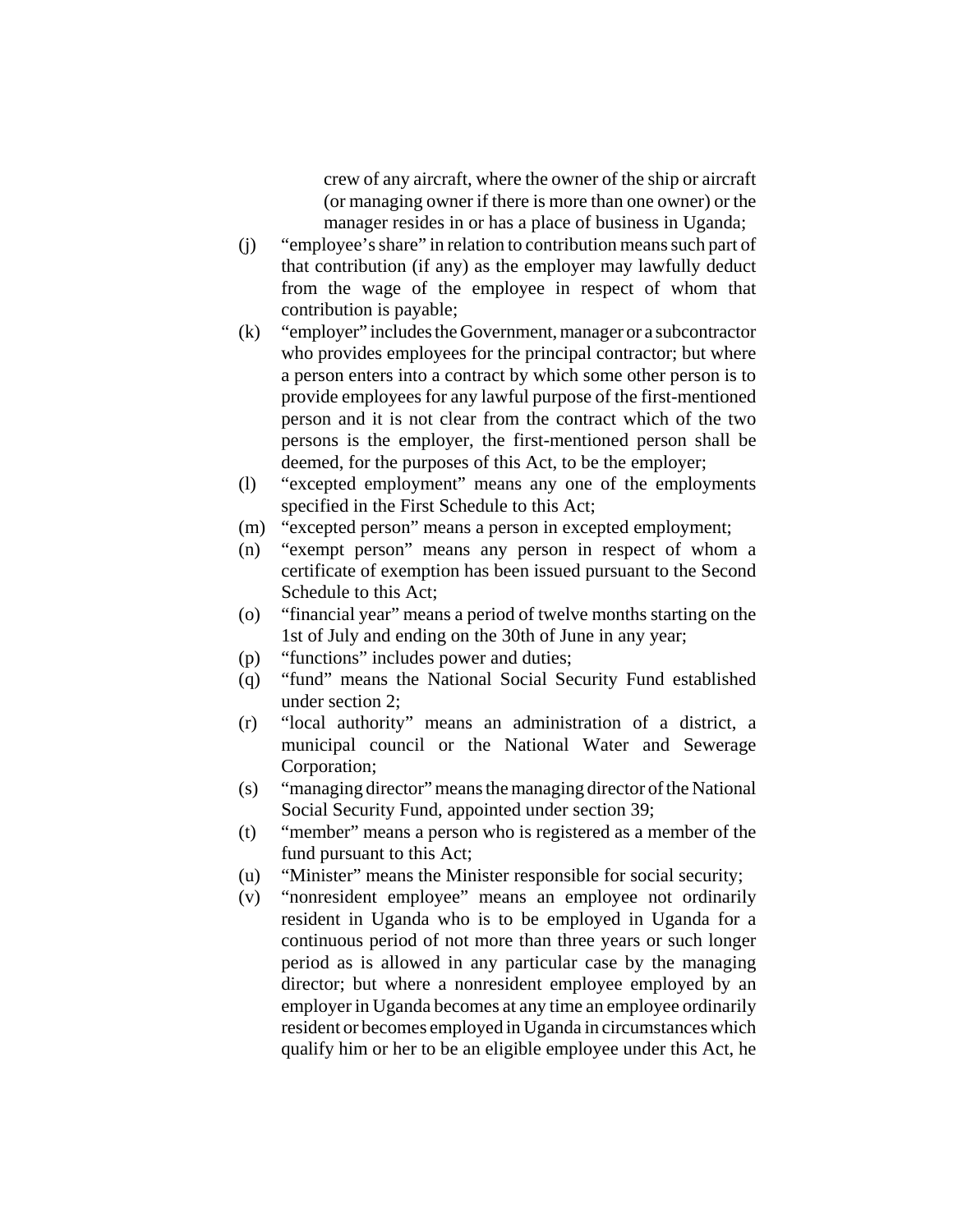or she shall not cease to be, in relation to that employer, a nonresident employee before the end of a month;

- (w) "reserve account" means the reserve account of the fund established pursuant to section 36;
- (x) "special contribution" means the contribution payable under section 13;
- (y) "standard contribution" means the contribution payable under section 11;
- (z) "wages" means all emoluments which would be payable in cash to an employee under his or her contract of service if no deductions were made, whether in pursuance of any law requiring or permitting any deduction or otherwise.

*Establishment and management of the fund.*

### **2. Establishment of the fund.**

(1) There is established a fund to be known as the National Social Security Fund, into which there shall be paid all contributions and all other payments made in accordance with this Act and out of which there shall be paid all benefits and other payments required by this Act.

(2) The fund shall be a body corporate having perpetual succession and a common seal, and may sue or be sued in its corporate name and may, in connection with its functions under this Act purchase, hold, manage and dispose of any property, enter into contracts and do or suffer all such other things as bodies corporate may lawfully do or suffer.

(3) The fund shall have a common seal, and the seal shall be authenticated by the signature of the chairperson and one other member of the board or of any other two members of the board authorised by resolution of the board either generally or specially to act in that behalf.

### **3. Board of directors.**

(1) The governing body of the fund shall be a board of directors consisting of a chairperson, the managing director and not less than six nor more than eight other members.

(2) The chairperson and the other members of the board, other than the managing director, shall be appointed by the Minister for a period of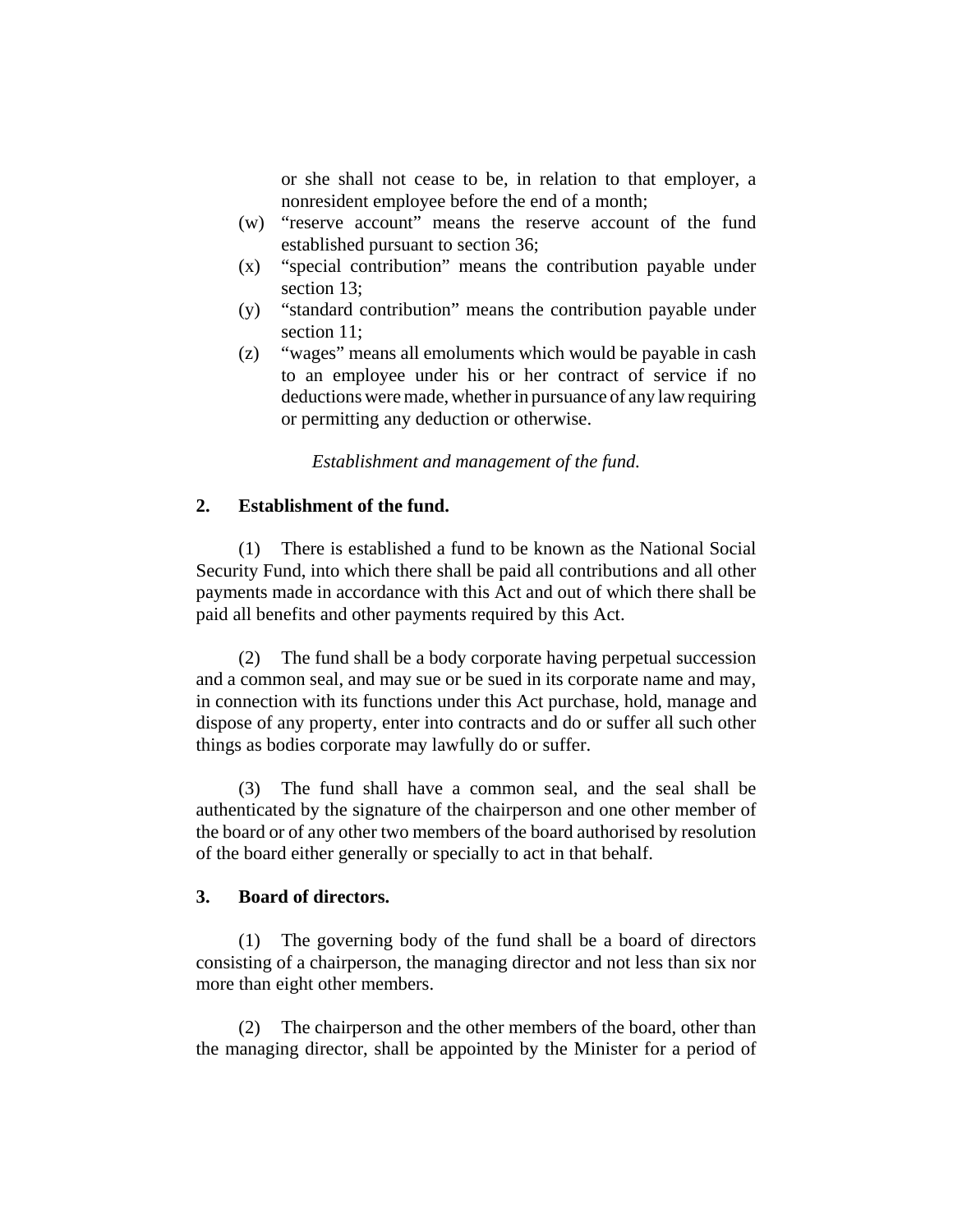three years and upon such terms and conditions as may be specified in the instruments of appointment and shall be eligible for reappointment.

- (3) The Minister shall revoke the appointment of the director—
- (a) if he or she is unable to perform the functions of his or her office;
- (b) if he or she is insolvent or bankrupt; or
- (c) if he or she is convicted of an offence involving fraud or dishonesty.

(4) A director may, by writing under his or her hand addressed to the Minister, resign his or her office.

# **4. General functions and duties of the board.**

(1) The board shall operate and manage the fund and exercise such functions, powers and duties as are conferred upon it by this Act.

(2) In the performance of its functions and duties and in the exercise of its powers, the board may do all lawful things that are necessary or expedient to secure the due execution of the purposes of this Act.

(3) The board shall ensure that there is secure, profitable and effective financial management of the fund for the benefit of the workers in particular and the country at large.

(4) The board may delegate any of its powers to a committee or any person as it may deem necessary.

## **5. Meetings of the board.**

(1) The chairperson shall preside at all meetings of the board, but in his or her absence any member appointed in that behalf by the members present shall preside.

(2) The board shall meet for the discharge of its functions at least once every three months at such time and place as the chairperson may appoint or upon the request of the majority of the board members.

(3) The quorum at any meeting of the board shall be five.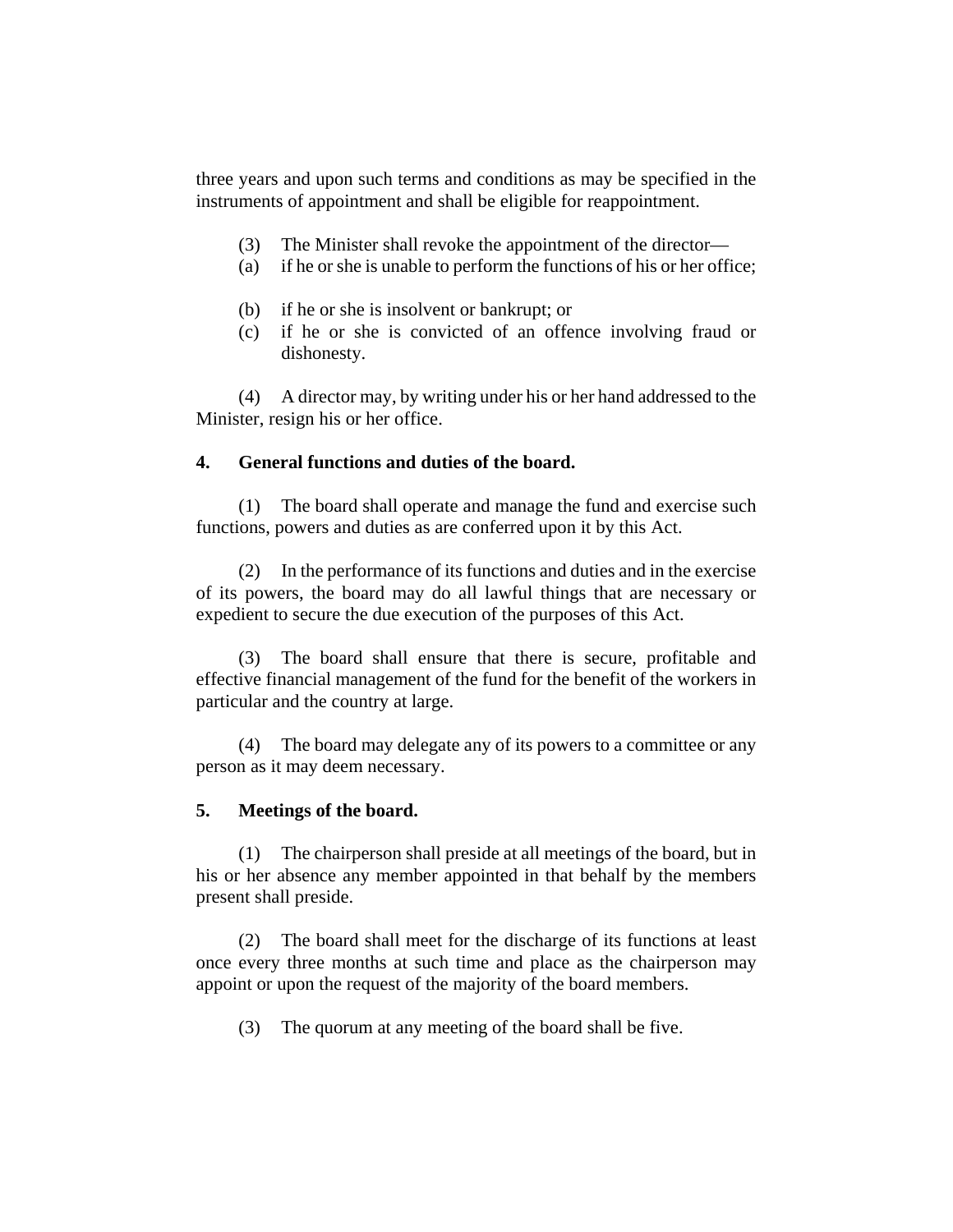(4) Decisions of the board shall be taken by a simple majority of the members present and voting, with the person presiding having a casting vote.

(5) The board may invite any person who is not a member to participate in the deliberations of the board, but such person shall not be entitled to vote.

*Eligibility, membership and registration.*

## **6. Eligible employee.**

(1) Any employee of or above the age of sixteen and below the age of fifty-five years except—

- (a) an employee employed in excepted employment;
- (b) a nonresident employee;
- (c) an employee not employed in Uganda,

who is declared by the Minister to be such employee and any farmer or artisan who is a member of a cooperative society shall, for the purposes of this Act, be deemed to be an eligible employee.

(2) Notwithstanding subsection (1), the Minister may, by statutory order, declare the following employees or classes of employees eligible employees—

- (a) any nonresident employees or any class of nonresident employees;
- (b) any employees not employed in Uganda or any class of employees not employed in Uganda,

and he or she may, in such order or in a subsequent order, modify the application of this Act to any or all such employees or class of employees mentioned in the order.

## **7. Compulsory registration of employers and eligible employees.**

- (1) The Minister may, by statutory order—
- (a) specify any class or description of eligible employees as persons who shall be registered as members of the fund; and
- (b) specify any class or description of employers as persons who shall be registered as contributing employers.

(2) When the Minister has made an order under subsection (1), any person to whom the order applies shall register himself or herself in the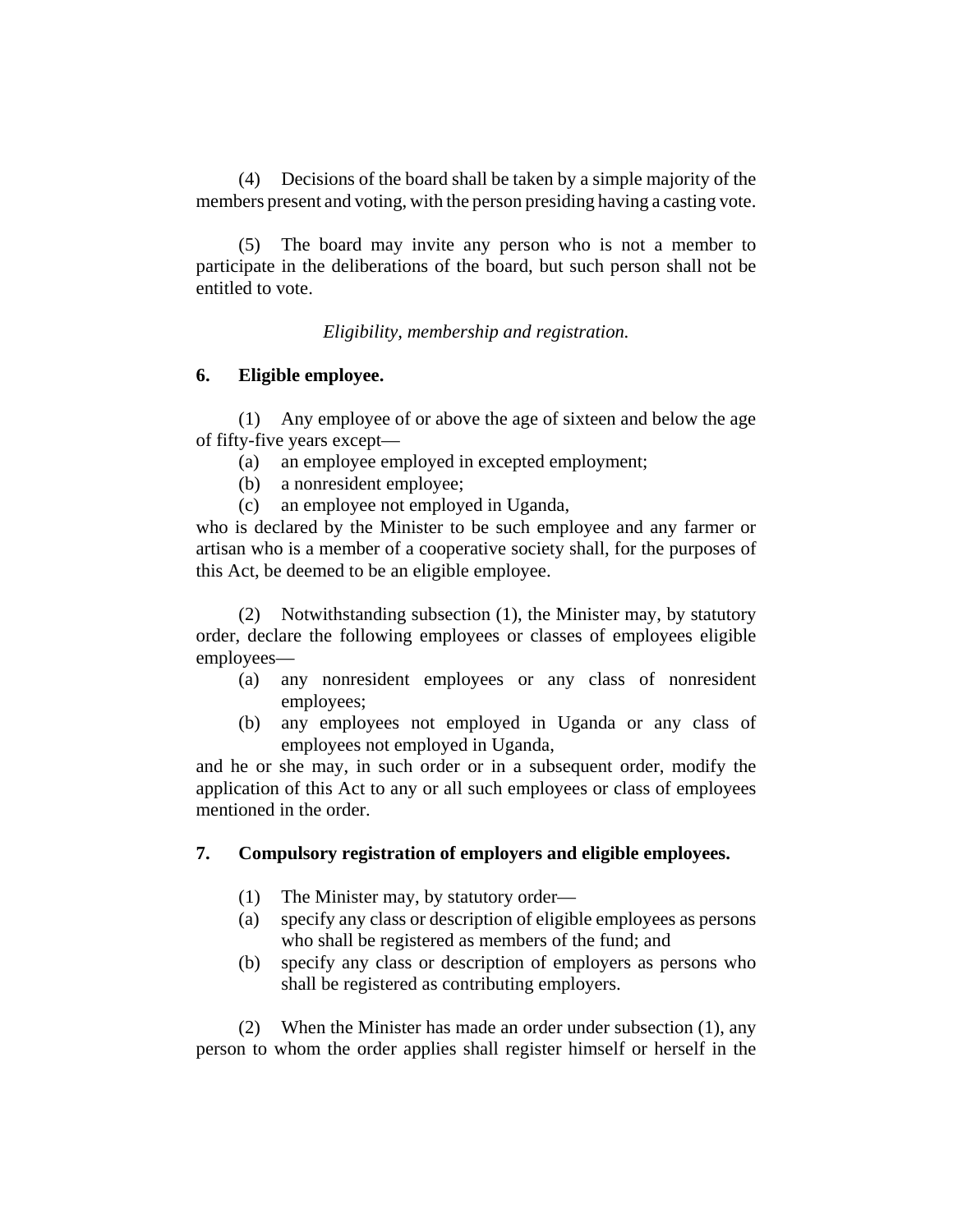prescribed manner; and any employer of a class or description specified in the order as a contributing employer, whether that employer is registered or not, shall be subject to the same extent to those provisions of this Act which apply to a registered contributing employer.

(3) Where, in the order made under subsection (1), the Minister specifies any class or description of employers as contributing employers by reference to the number of employees, any employer affected by that order who is dissatisfied with the specification may in writing authorise the Government statistician to disclose to the Minister the number of employees, declared by that employer at the previous annual enumeration of employees and that disclosure shall be conclusive until the next enumeration.

(4) A registered employee shall produce evidence of his or her registration and membership to his or her employer, and, if he or she changes his or her name, give all such particulars to the fund.

(5) An employer of a class or description specified in an order made under subsection (1)(b) shall, whenever applying for a business licence, be required to produce a clearance certificate of up-to-date payments of due contributions issued by the managing director.

(6) For the purposes of subsection (5), business licence includes a practising certificate for any profession.

(7) No employer of a class or description specified in an order made under subsection (1)(b) shall leave or attempt to leave Uganda, whether temporarily or permanently, unless he or she is in possession of a clearance certificate issued by the managing director.

(8) A clearance certificate shall be valid for such period from the date of issue or for such number of journeys to a destination outside Uganda as may be specified in the certificate.

### **8. Excepted employment.**

(1) For the purposes of this Act, any employment specified in the First Schedule to this Act is an excepted employment.

(2) The Minister may, by statutory instrument, amend the First Schedule.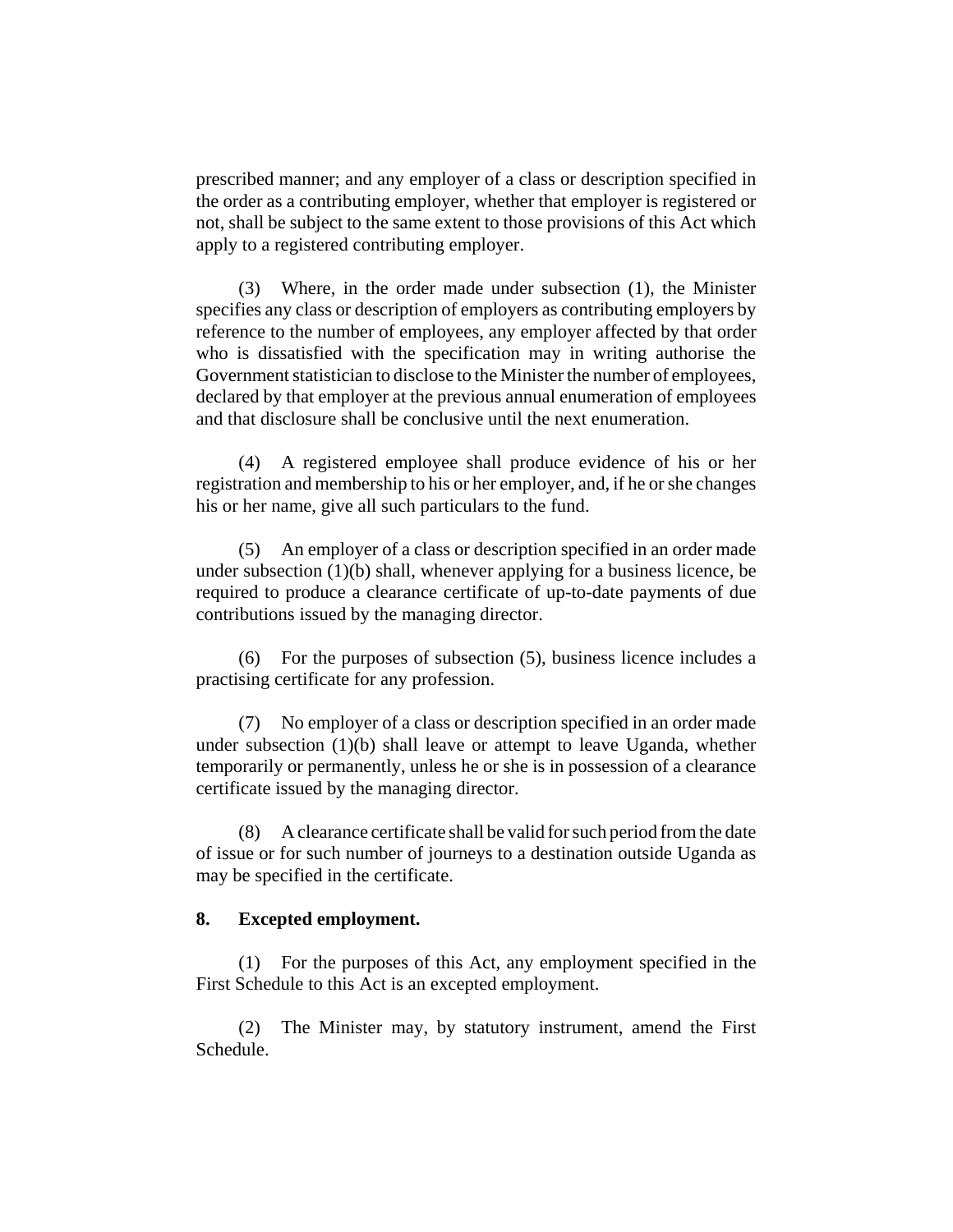# **9. Cancellation of registration.**

Any person registered as a contributing employer who—

- (a) ceases to employ an eligible employee; or
- (b) throughout the two years immediately preceding his or her application under this section has employed less than the minimum number of employees required under this Act for compulsory registration,

may apply to the managing director, in the form approved by the Minister, for the cancellation of his or her registration; and the managing director shall, if he or she is satisfied with the information contained in the application, cancel the registration.

## **10. Voluntary membership.**

(1) Subject to subsection (2), any employer who is not required by an order made under section 7(1) may, subject to any prescribed terms and conditions, apply for voluntary registration as a contributing employer; and any eligible employee of such employer may thereafter apply for voluntary registration as a member of the fund.

(2) The Minister may, by statutory order, appoint a period during which registration under this section may be made.

(3) Any member of the fund in respect of whom the standard contribution has ceased to be payable under this Act may apply in the time and in the manner prescribed to make voluntary contributions to the fund which—

- (a) shall not be less than half of, nor more than, the average rate of standard contribution formerly payable by his or her employer; and
- (b) shall not be payable concurrently with the compulsory standard contribution.

(4) For the purpose of this section, "employee" includes a minister of religion; "employer" includes any person or body of persons or corporation from whom the minister of religion receives his or her stipend; "minister of religion" includes any clerk in holy orders, pastor, missionary, kahdi, immam, sheikh or other person acting in any similar capacity who is engaged in ministering to the spiritual needs of others.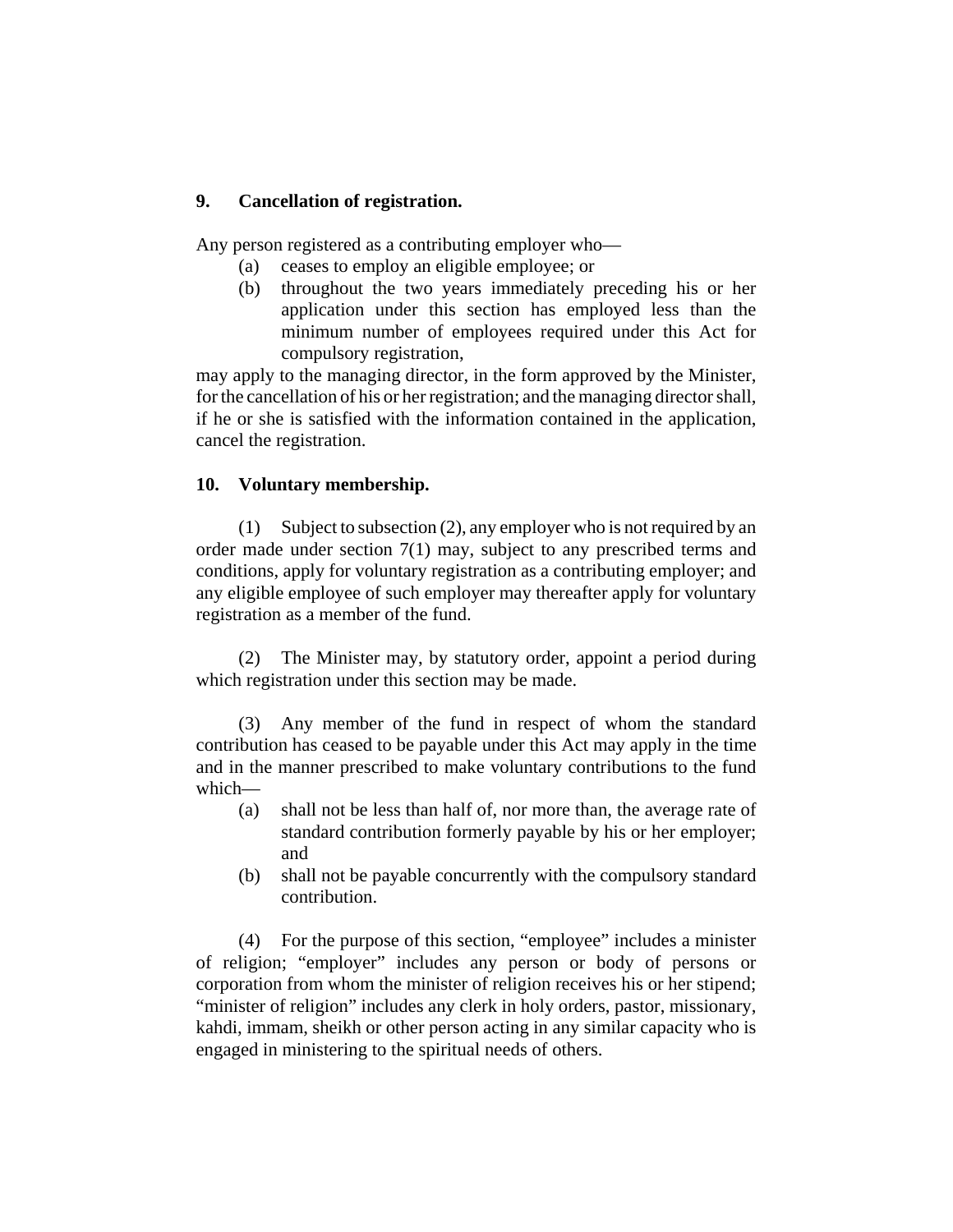#### *Contributions.*

#### **11. Payment of standard contribution by employers.**

(1) Subject to this section, on and after the appointed day, every contributing employer shall, for every month during which he or she pays wages to an eligible employee, pay to the fund, within fifteen days next following the last day of the month for which the relevant wages are paid, a standard contribution of 15 percent calculated on the total wages paid during that month to that employee.

(2) The Minister may direct that any payment or class of payments of a kind mentioned in the direction shall be treated as wages and may in such direction direct the manner of assessing liability in a case where abnormal or unusual pay practices may have an appreciable effect on the contribution due.

(3) If an eligible employee is employed successively or concurrently by two or more employers, each of such employers shall pay to the fund in respect of such employee a contribution corresponding to the wages he or she pays such eligible employee.

(4) When a member of the fund dies during a month, no standard contribution for the month in which he or she dies shall be paid on the wages of such member; but if the standard contribution is paid to the fund, whether or not at the time of such payment the employer knew of the death of the member of the fund, such contribution shall not be refundable but shall be regarded as properly paid and, accordingly, shall be credited to the deceased member's account and shall form part of the balance of his or her account.

(5) If after a contribution has been assessed on the wages of an eligible employee in any one month and paid to the fund a further payment is made during a subsequent month in respect of the same period of service, no reassessment in respect of the first month shall be made; but the further payment shall be included in the assessment of the contribution in respect of the month during which the further payment was made.

(6) Every employer shall furnish to the managing director on an approved form such particulars regarding each eligible employee in his or her service, his or her wages, the contribution due on such wages, the total wages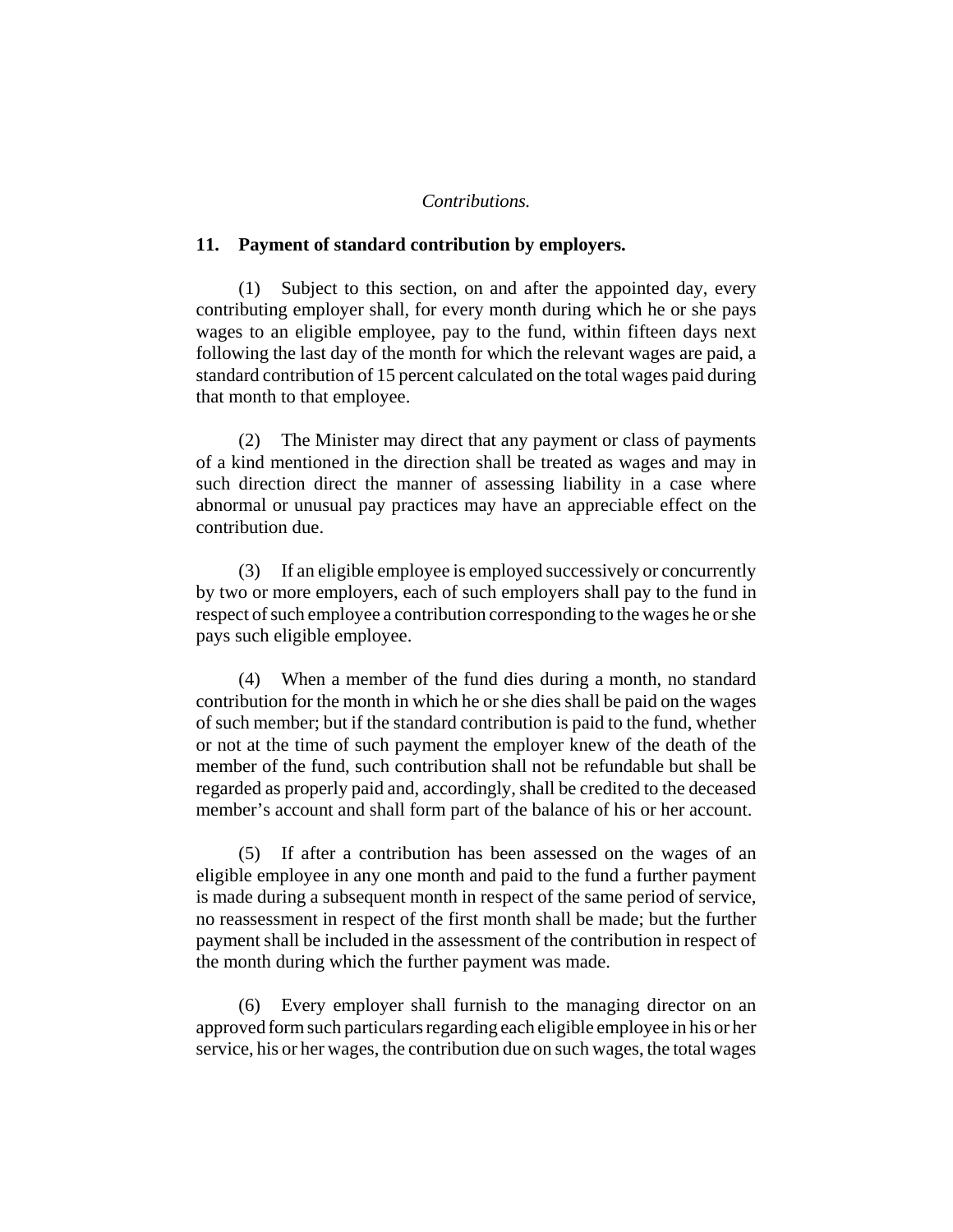to such employees, and the total contributions and such other information as the managing director may require.

### **12. Employee's share of standard contribution.**

(1) A contributing employer may deduct from the monthly wage payment of his or her employee the employee's share of a standard contribution of 5 percent calculated on the total wages paid during that month to that employee, but if more than one wage payment is made during any month, the employer may provisionally deduct from all but the last wage payment part of the employee's share of a standard contribution.

(2) Where, during any month, the total sum provisionally deducted in accordance with subsection (1) is not equal to the employee's share of the standard contribution, the employer may, notwithstanding subsection (1), deduct from the last wage payment during that month the difference between the employee's share and the total sum already deducted; but if the total sum so deducted exceeds the employee's share, the employer shall refund the amount in excess to the employee forthwith.

(3) Where through inadvertence the employer fails to recover any sum due at the proper time, he or she may recover that sum as is due in not less than four equal installments and within six months of payment of wages unless the employee agrees in writing to the deduction being made over a shorter period or in fewer installments; but no such recovery shall be made where the failure to recover the sum was due to the employer's negligence; and no deduction shall be made for any other contribution or part of a contribution which is not authorised by this section, whether or not in pursuance of a contract or an agreement between an employee and the employer.

(4) If an eligible employee so agrees in writing, the employer may make deduction at an agreed rate from the employee's wage payment or payments in any month and shall adjust the wage payment during the month following that deduction so as to take account of the difference between the agreed deduction or deductions and the employee's share of the standard contribution due for the month; except that—

(a) the employee may at any time withdraw his or her agreement by giving written notice to his or her employer which shall be effective from the second wage payment following the giving of the notice to the employer;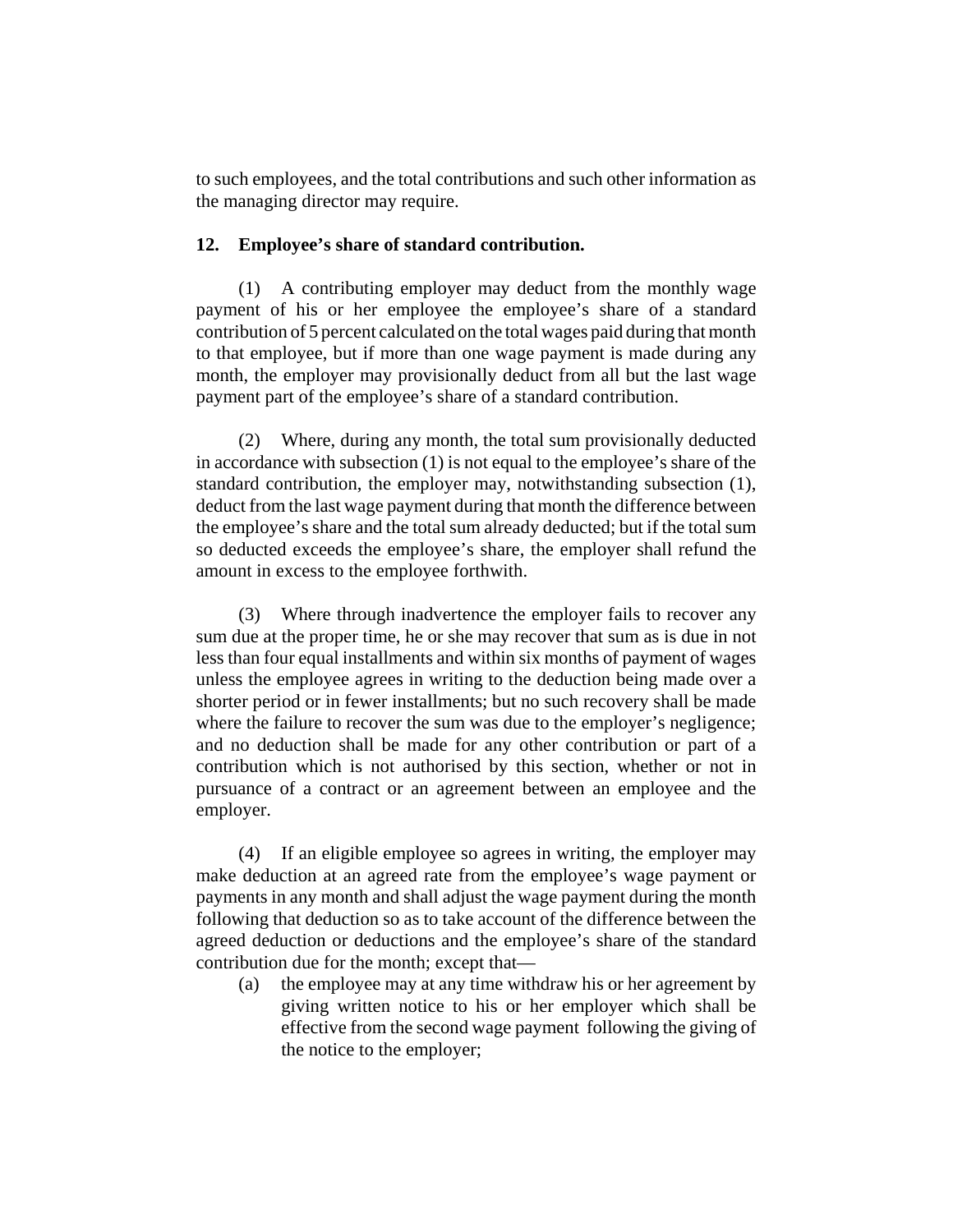- (b) such an arrangement shall not delay the payment to the fund of the actual sum due, nor shall such an arrangement authorise any extra deduction from wages over the period of the employee's engagement;
- (c) the employer shall notify the managing director of the time when such an arrangement shall commence and the time when it shall cease;
- (d) the Minister may, at any time, direct that this subsection shall not apply to any employee or class of employees or any employer or class of employers.

(5) Where an employer deducts in whole or in part the employee's share of the standard contribution from the wages of his or her employee but does not pay it to the fund as part of the employee's share of the standard contribution, the employee's account shall be credited, subject to such conditions as the Minister may prescribe, with the amount so deducted from the general revenue of the fund.

(6) Every contributing employer who makes any deduction pursuant to this section before payment to the fund is due shall hold the employee's share so deducted or any part of it in trust for the fund.

(7) For the purpose of any enactment which provides for the payment of minimum remuneration and for the purpose of seeing whether a person's remuneration is less than the minimum provided for by that enactment, his or her remuneration shall be calculated before deduction of his or her share of any standard contribution payable under this Act.

(8) The Minister may, subject to such conditions and limitations as he or she may impose by regulations, require all or any class of employers to make provisional deduction.

(9) The provisions of this section shall have effect notwithstanding the provisions of the Employment Act or any other enactment to the contrary.

### **13. Special contribution by contributing employers.**

(1) On and after the appointed day, every contributing employer shall, for each month during which he or she employs a person of the following class or description, whether that person is a member of the fund or not, that is to say—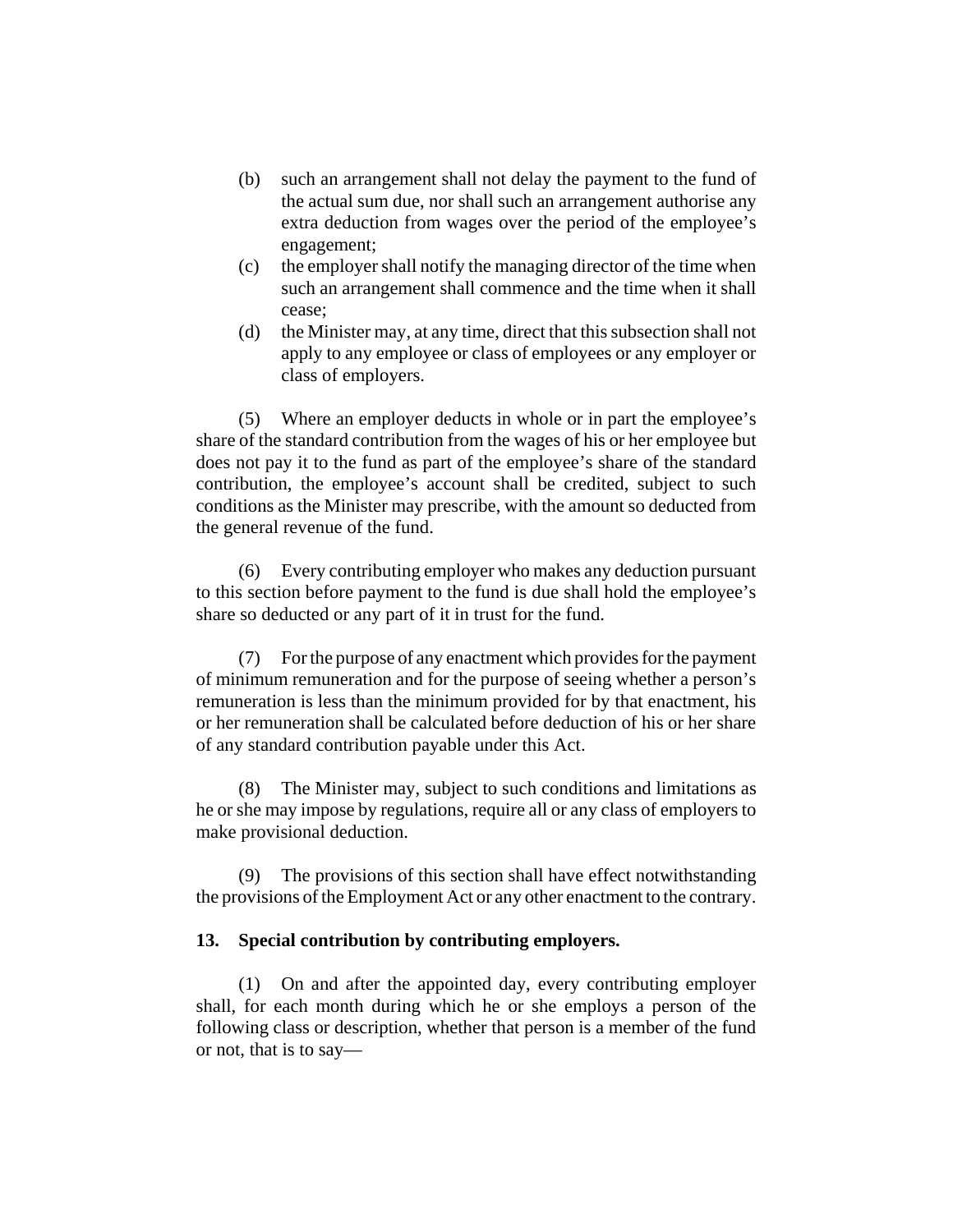- (a) a nonresident employee who is not an eligible employee;
- (b) an employee of or above the age of fifty-five years in respect of whom the Minister has specifically applied this section by statutory order;
- (c) an eligible employee,

pay into the reserve account in such manner as may be prescribed by the Minister, within fifteen days following the last day of the month for which wages are paid, a special contribution of 10 percent of the total wages payable to such persons calculated from fifty cents or more to the nearest multiple of a shilling which contribution shall not be payable on the same wages as standard contribution in respect of those persons.

(2) Every contributing employer shall render on an approved form such returns showing the number of—

- (a) nonresident employees;
- (b) employees of or above the age of fifty-five years,

their wages, the contribution payable for them and such other information as the managing director may require.

(3) The Minister may, by statutory order, vary the rate of special contribution and may, in that order, apply different rates of contribution to different classes of employers and employees.

# **14. Penalty for delay of payment of contribution.**

(1) Subject to subsection (2), if a contributing employer fails to pay into the fund a standard or special contribution which he or she is liable to pay under this Act by the end of the month following the month for which the relevant wages are paid, there shall be added, until the whole sum including the penalty is paid into the fund—

- (a) a penalty to such contribution of a sum equal to 10 percent of the amount of that contribution; and
- (b) on and after the sixteenth day of each month, a penalty to the original amount of that contribution of a further sum equal to 10 percent,

calculated in all cases where there is a fraction of a shilling to one shilling, and any such penalty may be recovered in the same way as the contribution to which it is added, and when recovered, shall be paid into the reserve account.

(2) The managing director may remit the whole or part of any penalty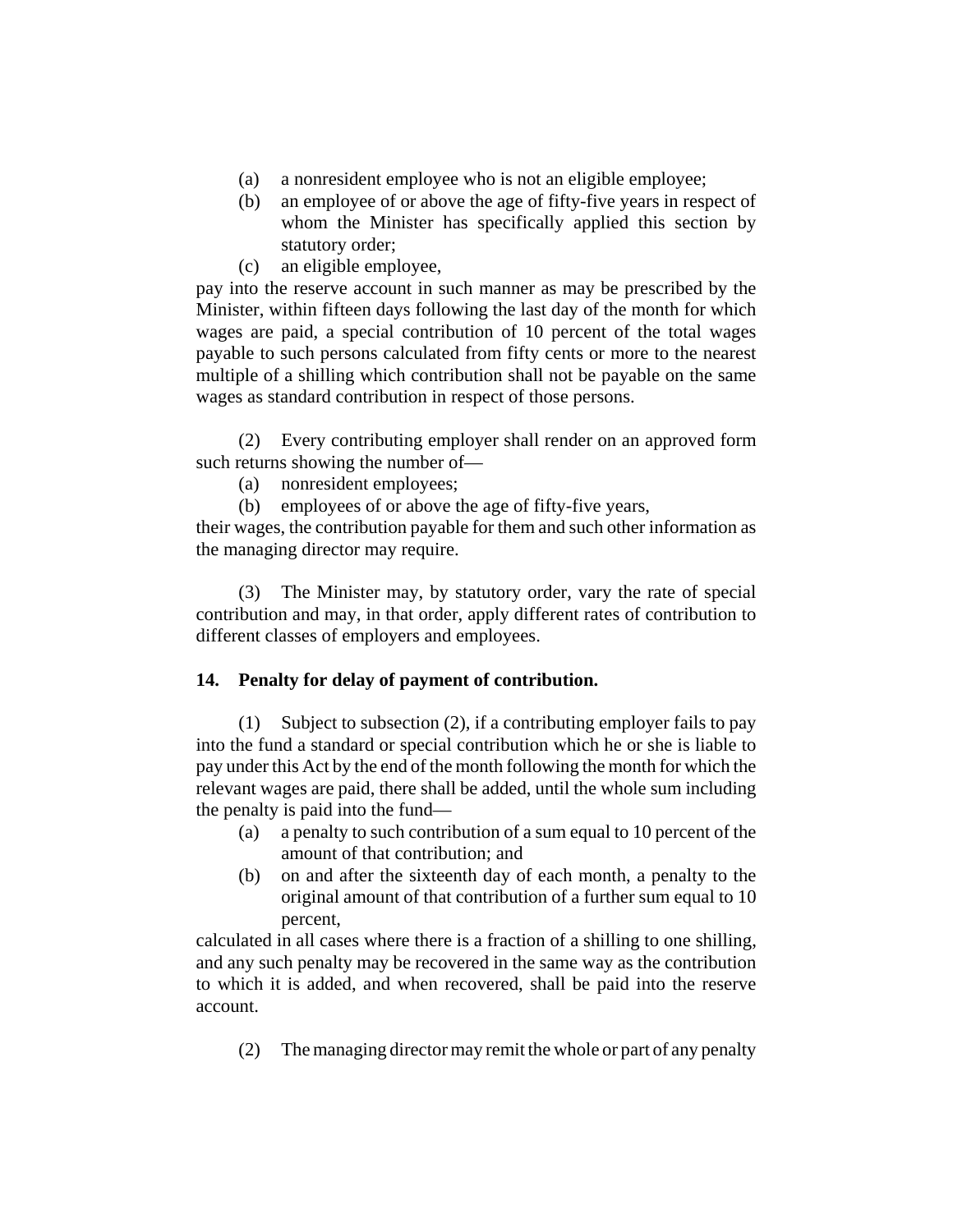under this section subject to such conditions as he or she may determine.

## **15. Certificate of exemption.**

(1) The managing director may exempt any employer who applies to him or her in that behalf on an approved form from the payment of a standard or special contribution or both in respect of a person employed by him or her within the category specified in the Second Schedule to this Act by granting him or her a certificate of exemption which shall cease to be of any effect—

- (a) on a date specified in the certificate or, if such date is extended by the managing director, on such later date as is specified in the extension; or
- (b) as soon as it is revoked by the managing director,

and on the expiration or revocation of the certificate, the provisions of this Act relating to contribution and registration shall again apply to him or her.

(2) The Minister may amend the Second Schedule to this Act.

# **16. Supplementary payment.**

Any contributing employer may make an annual supplementary payment, or with the consent of the managing director, more than one supplementary payment in any one year in respect of his or her employee who, at the time of the payment, is a member of the fund and is permanently resident in Uganda or is deemed to be so permanently resident in Uganda under reciprocal arrangement with any other country; and the payment—

- (a) shall be accompanied by such particulars as to membership and identity of the member as the managing director may require;
- (b) shall be credited to the account of that member of the fund; and
- (c) shall not include any fraction of a shilling.

## **17. Payment in respect of certain Government employees.**

(1) The Treasury may make payments to the fund in respect of those Government employees specified by the Minister responsible for public service who are under fifty-five years of age.

(2) Any payment made under this section shall be credited to the account of the employee in respect of whom it is made, and if that employee is not a member of the fund, he or she shall forthwith be registered and admitted to membership even if the employee is no longer a Government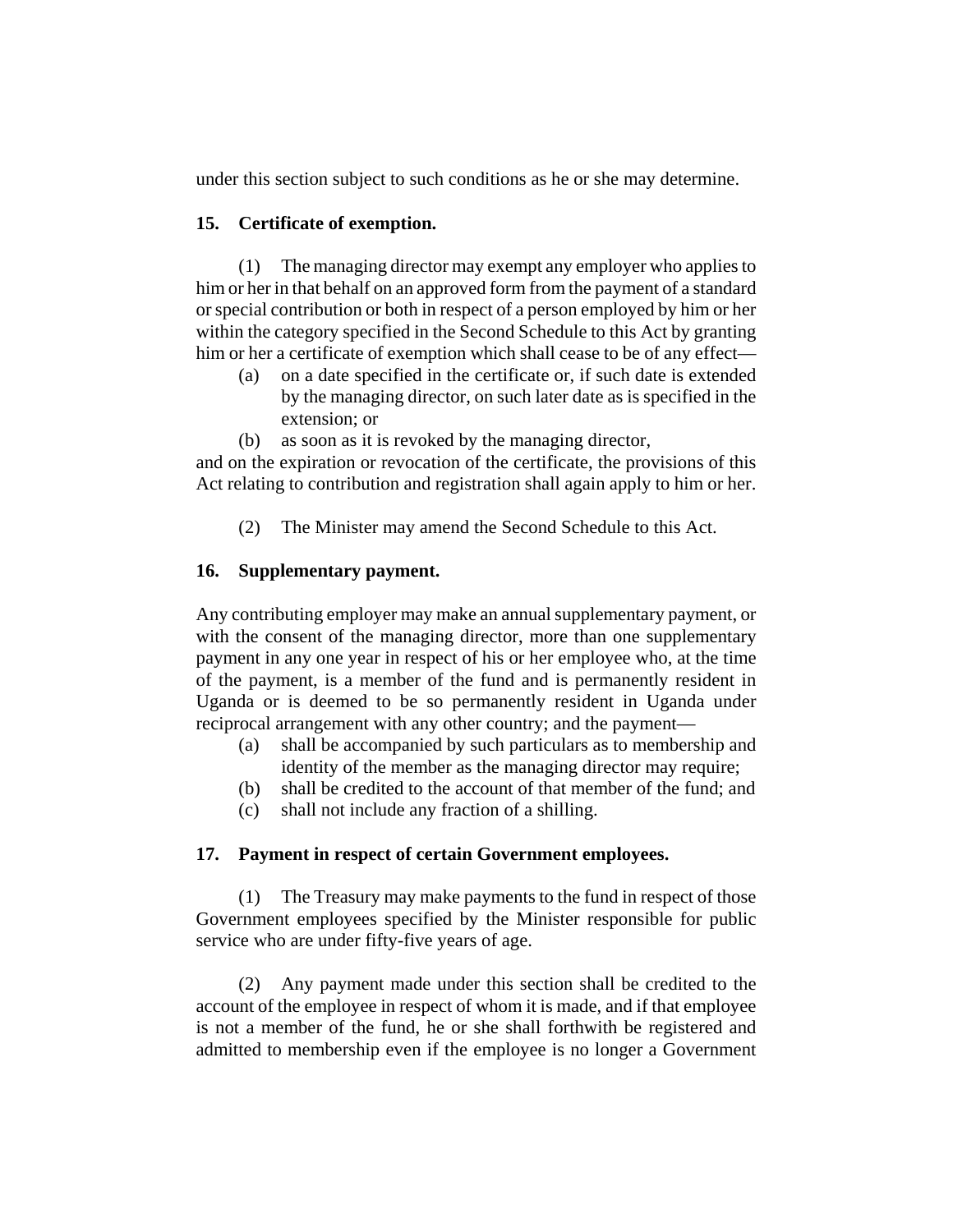employee; but if the payment is made within three months of the day appointed for the registration of Government employees, that sum shall be treated as his or her balance on the first day of the first financial year of the fund and an interest of 2½ percent shall be added to it if the employee is still alive at the end of that financial year and no benefit has been paid out of the account, but no interest declared under section 35 shall be added to it in respect of that year.

### **18. Provisions for persons formerly in excepted employment.**

(1) The Minister may make regulations to apply to persons of any class or description who cease to be employed in excepted employment and, in particular, he or she may either omit persons emigrating permanently out of Uganda or may prescribe different provisions for different persons or classes of persons.

- (2) Regulations made under this section may—
- (a) make provision for the former employer to secure registration of such person to provide any information required for registration;
- (b) require the former employer to pay to the fund within the prescribed time the aggregate amount of contribution which he or she would have paid less the employee's share had the employment not been excepted employment, but the regulations may, instead, permit or direct another method of calculating such amount;
- (c) provide for a penalty for an employer who fails to make payment within the prescribed time and the manner of the exercise by the managing director of his or her discretion for remitting in whole or in part any such penalties;
- (d) provide for voluntary payment by the person formerly in excepted employment not exceeding the amount payable by his or her former employer.

(3) Except for an additional penalty payment which shall be paid into the reserve account, any payment made under this section shall be credited in the fund to the account of the person formerly employed in excepted employment.

(4) For the purpose of this section, "former employer" in relation to any person means the employer who formerly employed him or her in excepted employment.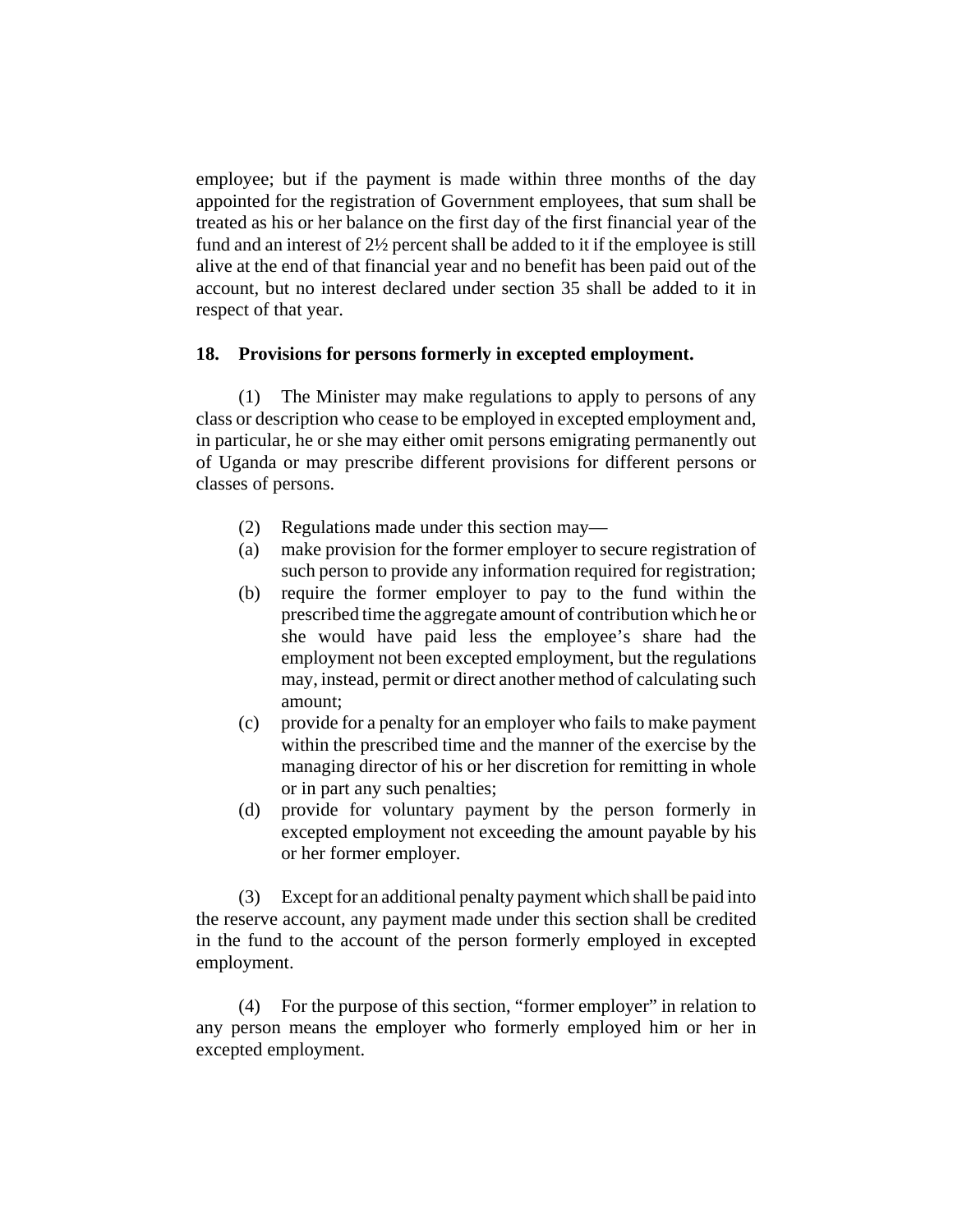### *Benefits.*

#### **19. Description of benefits.**

- (1) Benefits shall be of the following descriptions—
- (a) age benefit;
- (b) withdrawal benefit;
- (c) invalidity benefit;
- (d) emigration grant;
- (e) survivor's benefit.

(2) Where a member of the fund qualifies under this section for more than one benefit, he or she shall, nevertheless, be paid only one benefit which is the most advantageous of the benefits he or she is entitled to.

(3) Subject to section 22(2), the amounts of the benefits described in subsection (1) shall be the balance of the member's account in the fund at the date of payment.

(4) A claimant for a benefit under this Act shall in support of his or her claim submit such evidence and documents as the managing director considers necessary or proper on the form approved by the Minister.

(5) When the date of birth of a member of the fund is in doubt, and if that date is not proved by any written record kept in that behalf for official purpose or by a religious organisation, then the managing director may, in his or her discretion, for the purpose of any claim under this Act, accept the date of birth declared at the time of registration of that member.

### **20. Age benefit.**

(1) Subject to section 19, a member of the fund shall be entitled to age benefit—

- (a) if he or she attains the age of fifty years and has retired from regular employment; or
- (b) if he or she attains the age of fifty-five years.

(2) For the purposes of this section, a member of the fund may be treated as having retired from regular employment when he or she attains the age of fifty years—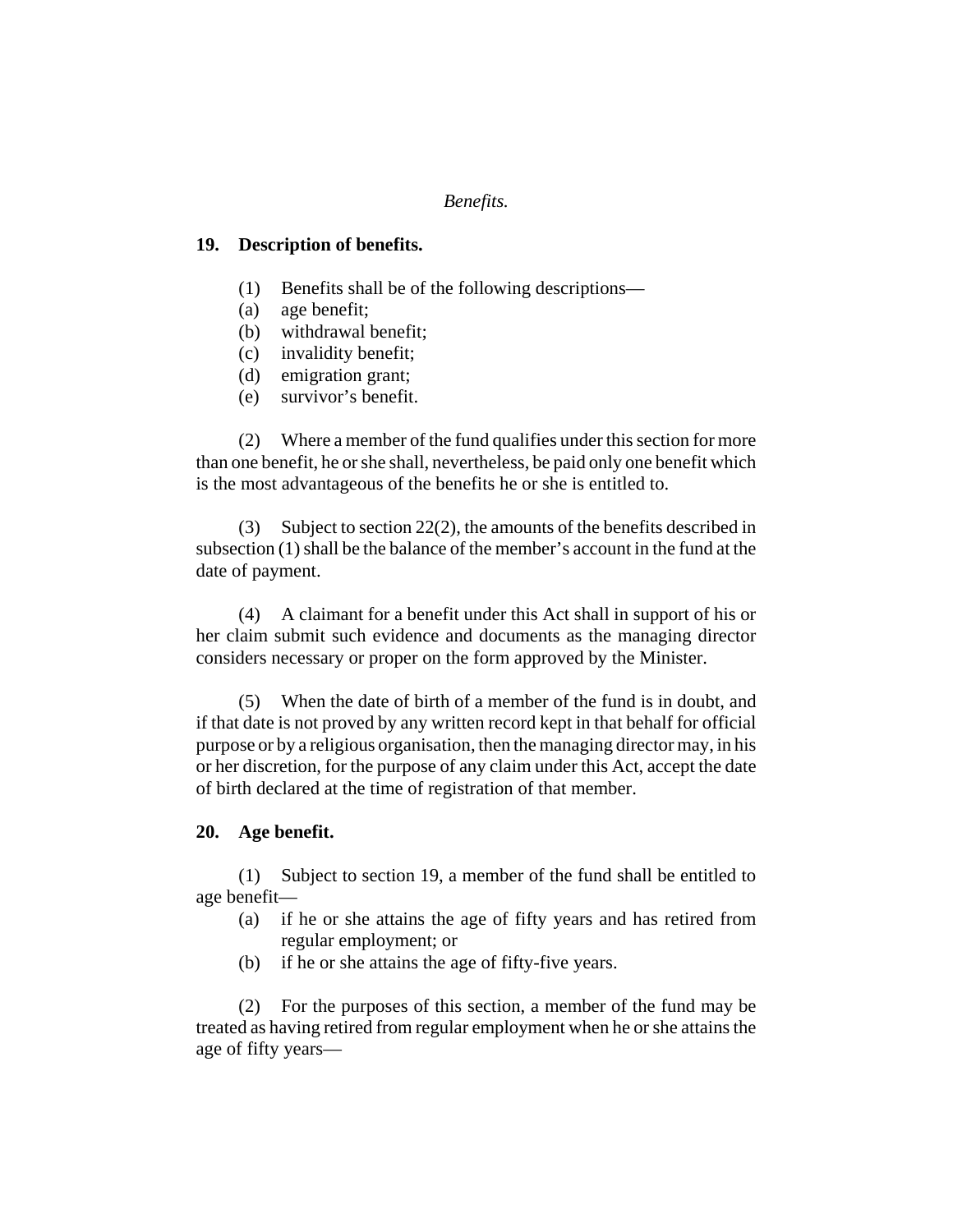- (a) if he or she is not in gainful occupation; or
- (b) if he or she engages or intends to engage in a gainful occupation only occassionally, inconsiderably or in circumstances not inconsistent with his or her retirement.

(3) A member of the fund who receives an age benefit is not entitled to receive a second age benefit—

- (a) until he or she attains the age of fifty-five years; or
- (b) until two years have elapsed from the day on which he or she received his or her first payment of first installment or other recurrent payment (if benefit is paid in that way),

but if any member receives two age benefits before he or she attains the age of fifty-five, he or she shall not receive a third age benefit until he or she attains the age of fifty-five years.

# **21. Withdrawal benefit.**

(1) Subject to section 19, a member of the fund shall be entitled to withdrawal benefit—

- (a) if he or she attains the age of fifty years; and
- (b) if he or she has not been employed under a contract of service for a period of one year immediately preceding his or her claim.

(2) Subject to section 19, any person who ceases to be a member of the fund by virtue of being employed in excepted employment shall, if contributions under this Act have been paid in respect of that member to the fund during four financial years, be entitled to the full balance of his or her account in the fund, but in any other case he or she shall be entitled to his or her own contribution only and the rest shall be paid into the reserve account.

## **22. Invalidity benefit.**

(1) Subject to section 19, a member of the fund shall be entitled to invalidity benefit—

- (a) if he or she is subject to such physical or mental disability as to be suffering from permanent total incapacity; or
- (b) if he or she is subject to such physical or mental disability as to be suffering from partial incapacity of a permanent nature and he or she is unable by reason of that disability to earn a reasonable livelihood.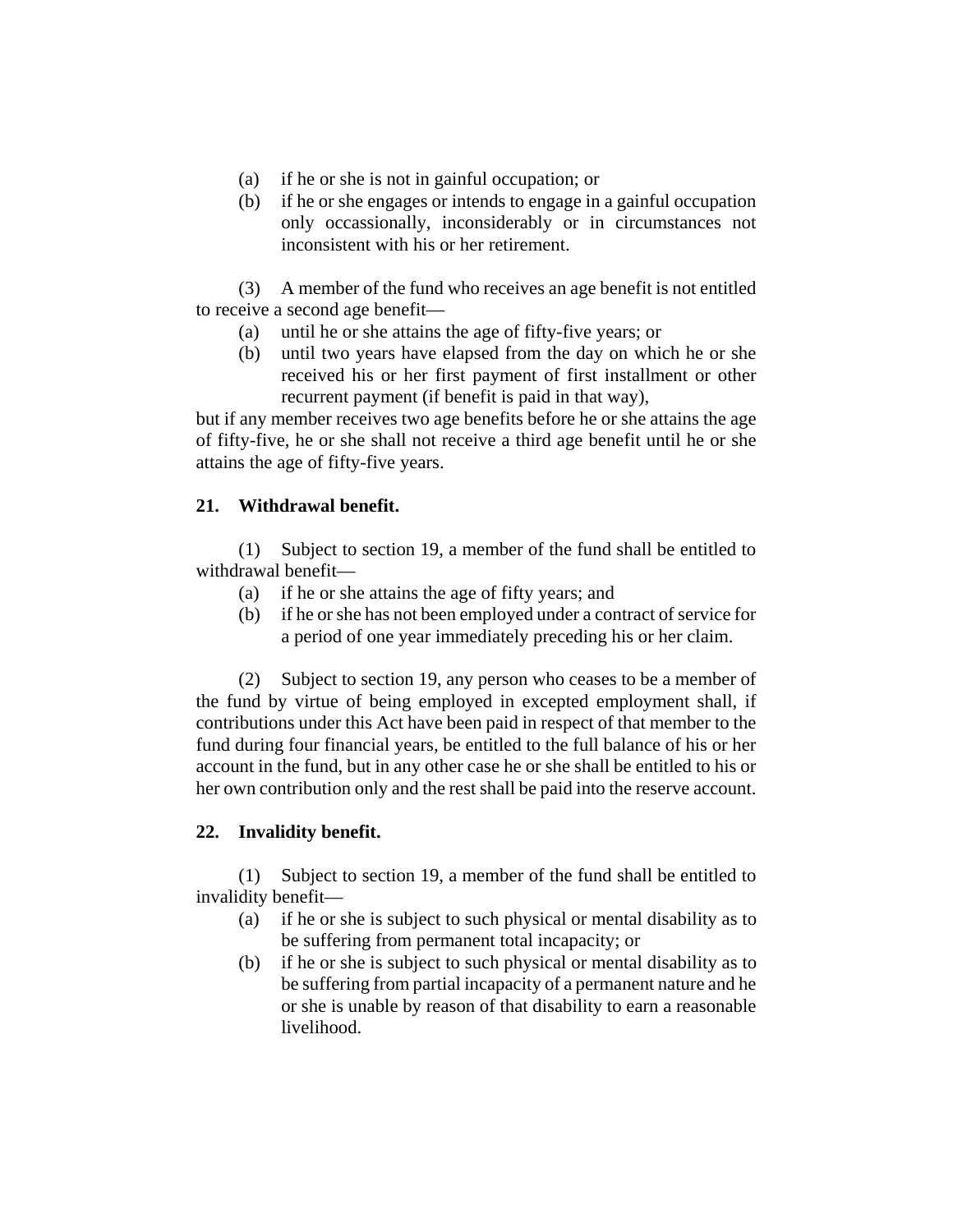(2) In this section, "permanent total incapacity" means such incapacity of a permanent nature as incapacitates a person for any employment which he or she was capable of undertaking before the accident, illness or other occurrence that was the cause of that incapacity.

### **23. Emigration grant.**

(1) Subject to section 19, a member of the fund who emigrates permanently from Uganda to a country with which no reciprocal arrangement under this Act has been made, if contributions under this Act have been paid in respect of that member to the fund during four financial years otherwise than by payment under section 18 or termination of excepted employment, shall be entitled to the full balance of his or her account in the fund; and in any other case, he or she shall be entitled to his or her own contribution, and the rest shall be paid into the reserve account in accordance with section 36.

(2) Notwithstanding subsection (1), when payment has been made in respect of any member of the fund in accordance with section 17(1) or 44(3), the full amount of that payment shall be included in the grant payable under this section.

### **24. Survivor's benefit.**

(1) Subject to section 19 and to the other conditions contained in this section, the dependent relatives of a member of the fund shall be entitled upon his or her death to the survivor's benefit which shall be payable in accordance with this section and the regulations made under this section, if any, in the following order—

- (a) where the dependent relatives of a deceased member include a wife, a husband, a son or daughter under eighteen years of age or a son or daughter of or above the age of eighteen years who is wholly or substantially dependent on the deceased, the benefit shall be paid to or for the benefit of any one of this class or all of them in preference to any other class of the deceased's relatives;
- (b) where the dependent relatives of a deceased member do not include dependent relatives of the class mentioned in paragraph (a) but include a parent, a brother or a sister, the benefit shall be paid to or for the benefit of any one of this class or all of them; or
- (c) where the dependent relatives of a deceased member do not include dependent relatives of the classes mentioned in paragraph (a) or (b) but include a grandparent, a grandchild or any other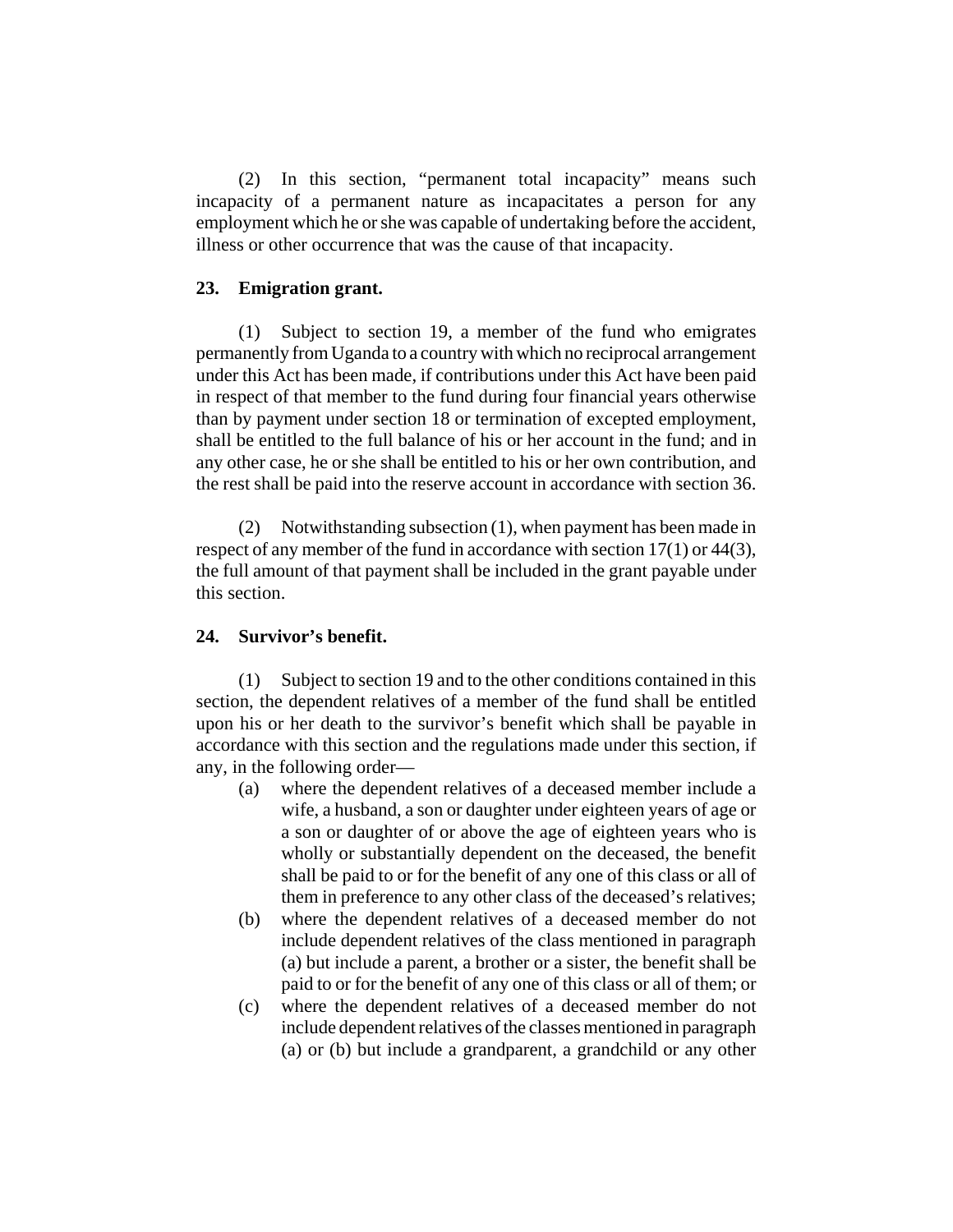relatives prescribed by the Minister as belonging to a class of the deceased's relatives, the benefit shall be paid to or for the benefit of any one of this class or all of them,

and, when payment of the balance in the account of the fund has been made to any dependent relative of the deceased member or to any class of them in accordance with this section, no further claim shall lie against the fund or the managing director.

(2) Where there are no dependent relatives of the deceased member of any classes mentioned in subsection (1), the person or persons who pay the reasonable funeral expenses of the deceased member shall be entitled to a refund, out of the balance in the member's account in the fund, of a sum not exceeding five thousand shillings or the amount of the reasonable expenses paid by that person or persons whichever is the lesser; and when that refund has been made—

- (a) no further claims by any person or persons for refund of funeral expenses under this subsection shall lie against the fund or the managing director; and
- (b) no claim by any dependent relative or relatives or any class of them shall lie against the fund or the managing director for any sum exceeding the balance remaining in the account of the deceased member.

(3) No benefit under this section shall be paid except to or for the benefit of a dependent relative who is alive on the date of that payment; and any benefit which is paid otherwise than in accordance with this section shall be recoverable as a sum due to the fund from the estate of that dependent relative or from the person to whom it was paid.

- (4) The Minister may prescribe—
- (a) persons as the relatives of the deceased member in addition to the dependent relatives of the deceased member described in subsection  $(1)$ ;
- (b) the manner of apportionment of benefit or funeral expenses within the class of beneficiaries or persons claiming funeral expenses;
- (c) application of benefit on behalf of dependent children of the deceased;
- (d) any other additional conditions.
- (5) In this section, unless the context otherwise requires—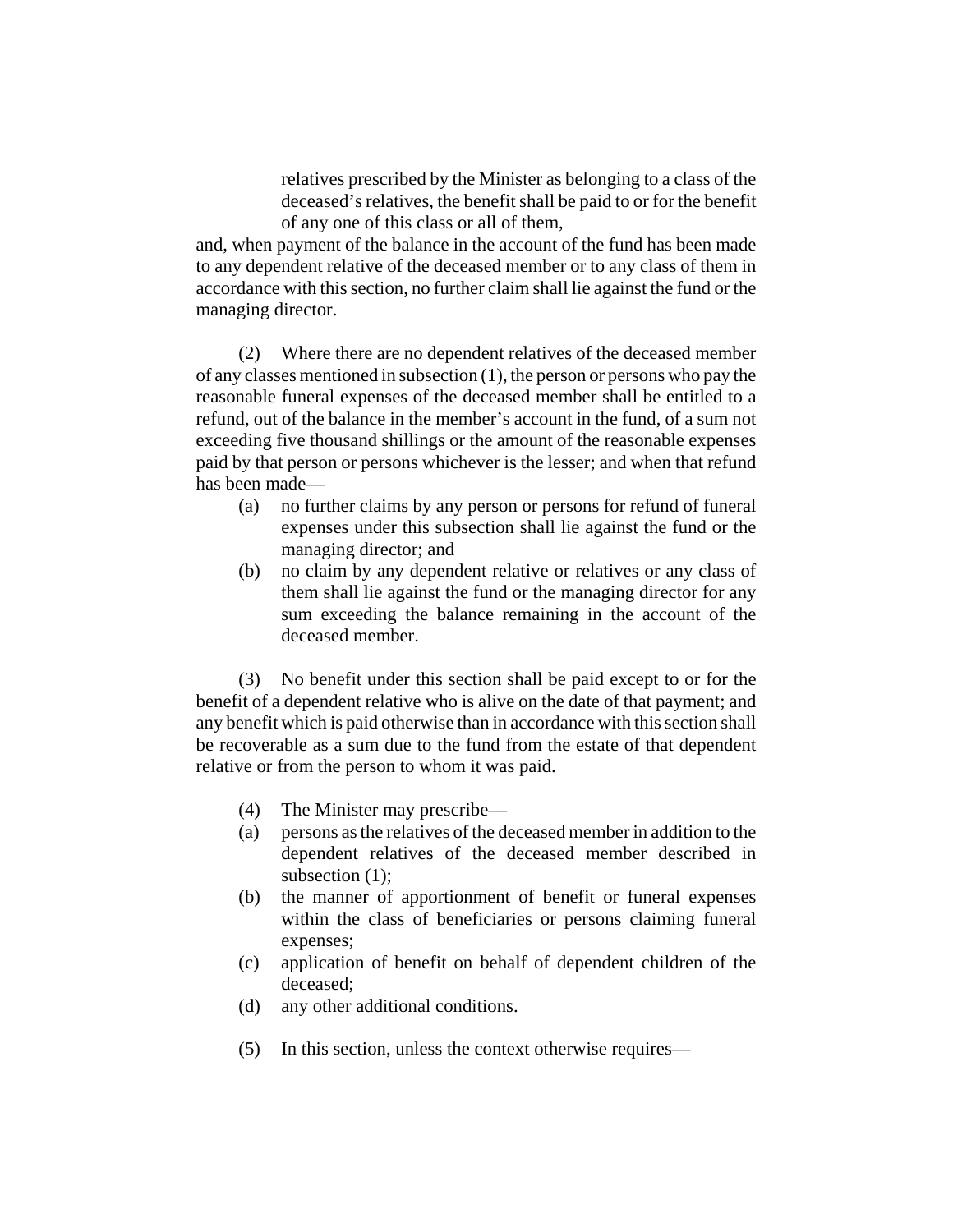- (a) "brother" includes a half-brother;
- (b) "daughter" includes a stepdaughter, an illegitimate daughter and a daughter adopted in any manner recognised as lawful by the laws of Uganda;
- (c) "dependent relatives" means—
	- (i) a wife or husband of the deceased member;
	- (ii) a son or daughter of the deceased member;
	- (iii) any other relative of the classes mentioned in subsections (1)(b) and (c) who, on the date of the deceased member's death, was wholly or substantially dependent on the deceased member for the provision of the ordinary necessaries of life suitable to a person of his or her status;
- (d) "grandchild" means a son or daughter of a son or daughter;
- (e) "grandparent" means a parent of a parent;
- (f) "parent" includes a stepparent, an adoptive parent and a parent of an illegitimate son or daughter;
- (g) "sister" includes half-sister;
- (h) "son" includes a stepson, an illegitimate son and a son adopted in any manner recognised as lawful by the laws of Uganda.

# **25. Regulations regarding benefits.**

The Minister may make regulations—

- (a) providing for and regulating the manner of making claims for benefits or payment of benefits under this Act;
- (b) requiring a member of the fund to undergo a medical examination to ascertain or confirm his or her age or degree of his or her disablement;
- (c) providing for the postponement of payment of benefit pending the results of an inquiry;
- (d) prescribing the conditions for application of money paid to one person on behalf of or for the benefit of a beneficiary;
- (e) providing for adjustment in the amount of benefit and the time and manner of payment of the benefit where workers compensation is also payable;
- (f) prescribing disqualifications of members for benefits or postponement of payment while the member is in legal custody;
- (g) providing for the manner of determining whether a person is wholly, mainly or substantially maintained by another person;
- (h) providing for conversion of benefit into installments, annuities or other forms of periodic payment;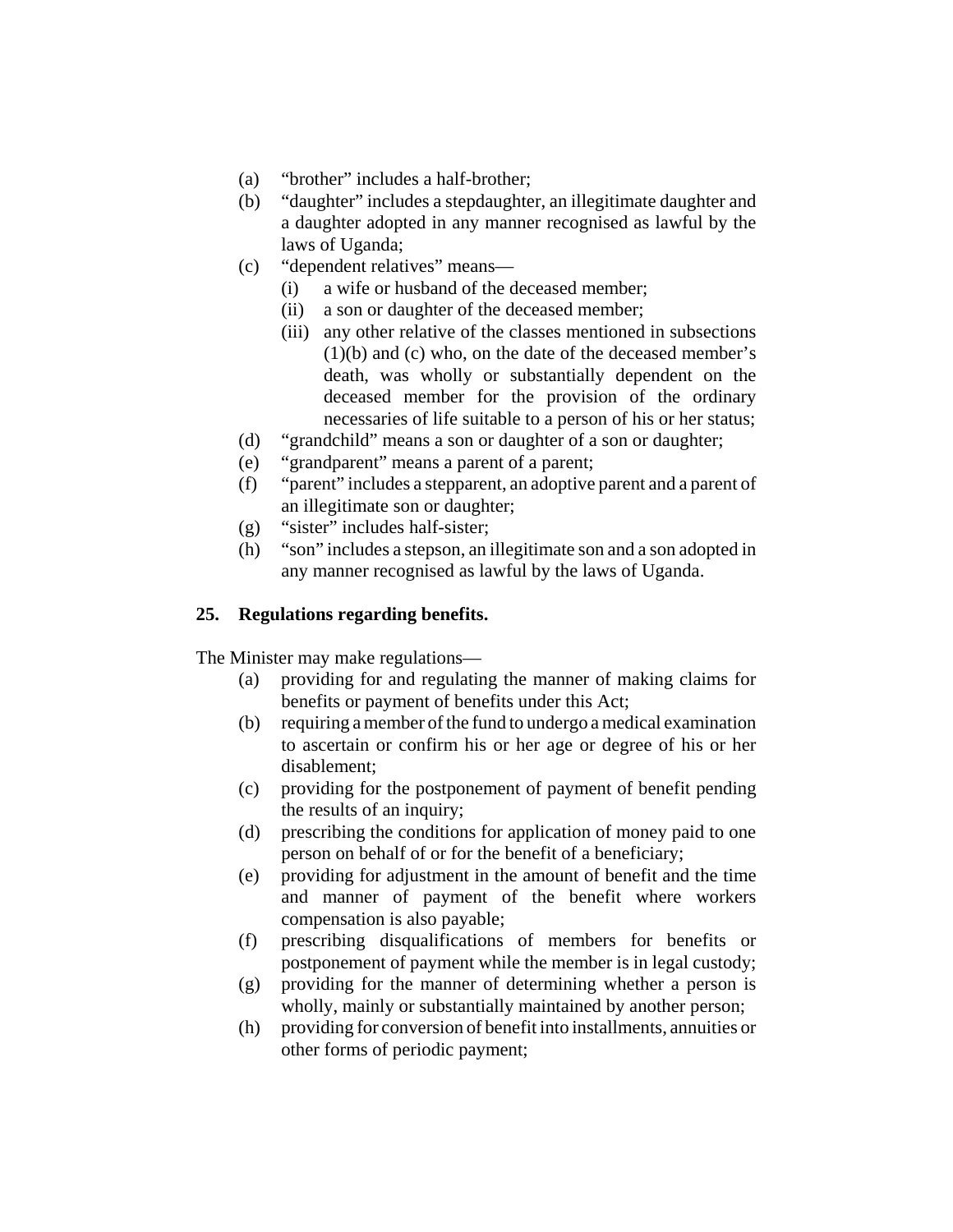(i) making provision for enabling or requiring a person to be appointed to receive, administer or to exercise under this Act any right or power on behalf of a person who is unable for the time being to act for himself or herself.

### **26. Determination of claims and questions.**

(1) Provisions may be made by regulations made under this section by statutory instrument for the determination of any claim for benefit and any question relating to membership of the fund; and those regulations may provide for—

- (a) the appointment of an officer or any person or tribunal for the determination of such claim or question arising under the regulations;
- (b) an appeal from the decision of that officer or any person or tribunal appointed under the regulations to any other person or tribunal;
- (c) the reference of any question of law to the High Court by a person or tribunal appointed under this subsection;
- (d) a second appeal to the High Court on a point of law.

(2) Any person or tribunal appointed under this section may summon any witness to give evidence or produce any documents for the purpose of determining any question before him or her or it under this Act, and any person who fails without lawful excuse to answer the summons commits an offence.

(3) The Chief Justice may, by statutory instrument, make rules of court to regulate the practice and procedure relating to—

- (a) the reference of any question of law to the High Court;
- (b) the time within which an appeal to the High Court shall lie from the decision of any person or tribunal appointed;
- (c) the making of orders as to costs in such reference or appeals.

## **27. Correction of erroneous decision otherwise than by appeal.**

(1) Subject to subsection (2), any person or tribunal appointed under section 26 may—

- (a) on new facts being brought to his or her or its notice; or
- (b) if that person or tribunal is satisfied that the decision was given in ignorance of or was based on a mistake of fact,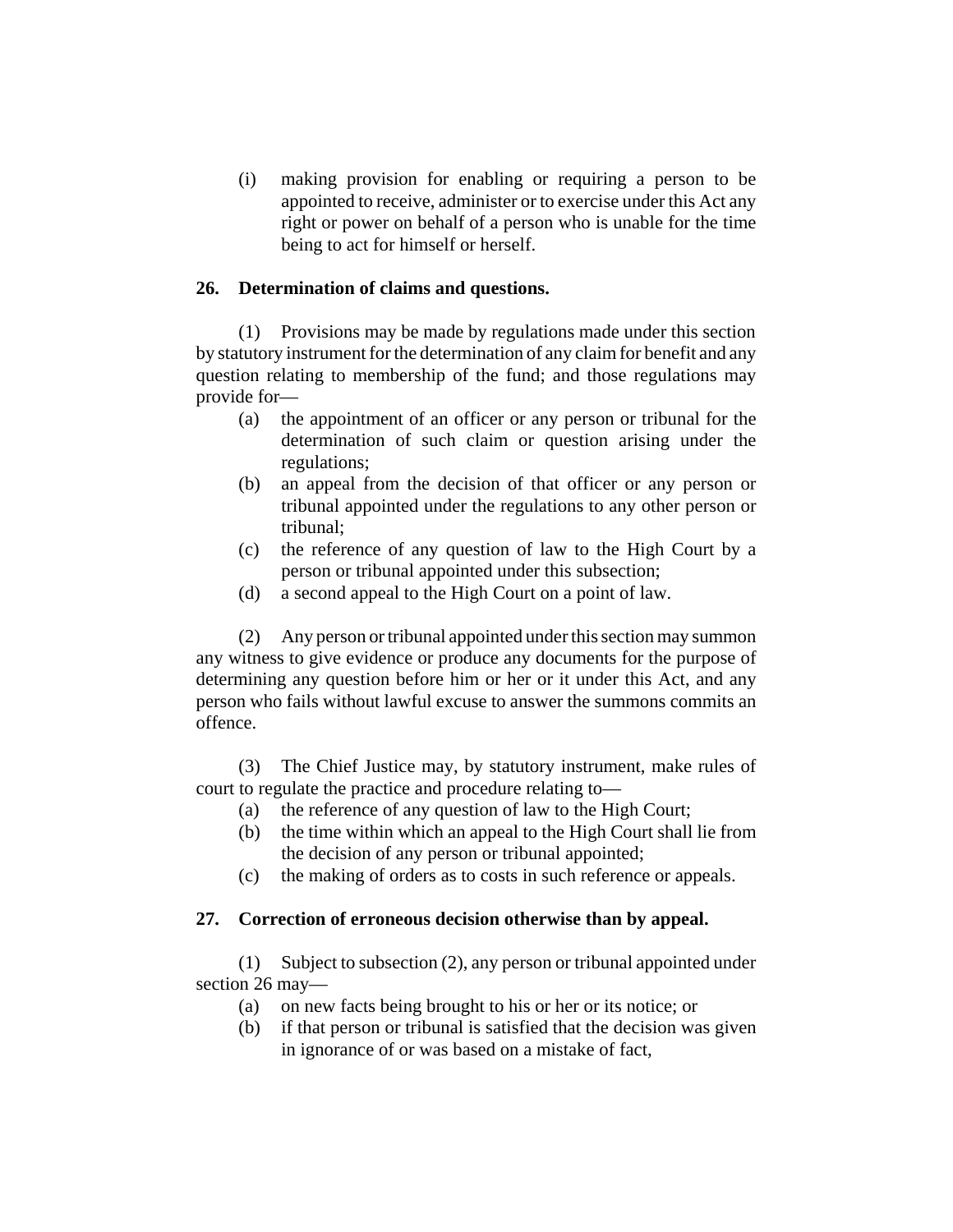review his or her or its decision.

(2) No decision shall be reviewed under this section while an appeal on a question of law arising in connection with the decision is pending against the decision of that person or tribunal.

### *Finance.*

### **28. Financial resources of the fund.**

The funds and resources of the fund shall consist of—

- (a) all sums from time to time received by or falling due to the fund in respect of contributions, income on investment, fees, fines, penalties and interest on dues;
- (b) any sums borrowed by the board in accordance with this Act;
- (c) any sums which may in any manner become payable to or vested in the fund under this Act or any other written law.

## **29. Annual and supplementary budget.**

(1) The board shall, within such period before the end of each financial year as the Minister shall determine, make and submit to the Minister for approval estimates of its income and its capital recurrent and other expenditure likely to be incurred by the board for the next ensuing year.

(2) The board may, from time to time, make and submit to the Minister for his or her approval supplementary estimates to provide for unforeseen or urgently required expenditure on matters not provided in the estimates or necessary additional expenditure on matters provided for in the estimates.

(3) The Minister shall, upon receipt of the annual budget or any supplementary budget, approve or disapprove the budget or may approve it subject to such amendment as he or she may deem fit.

- (4) The board may—
- (a) with the sanction of the Minister, make a disbursement notwithstanding that the disbursement is not provided for in any budget;
- (b) from the amount of expenditure provided for in any budget in respect of an item, transfer a sum not exceeding five hundred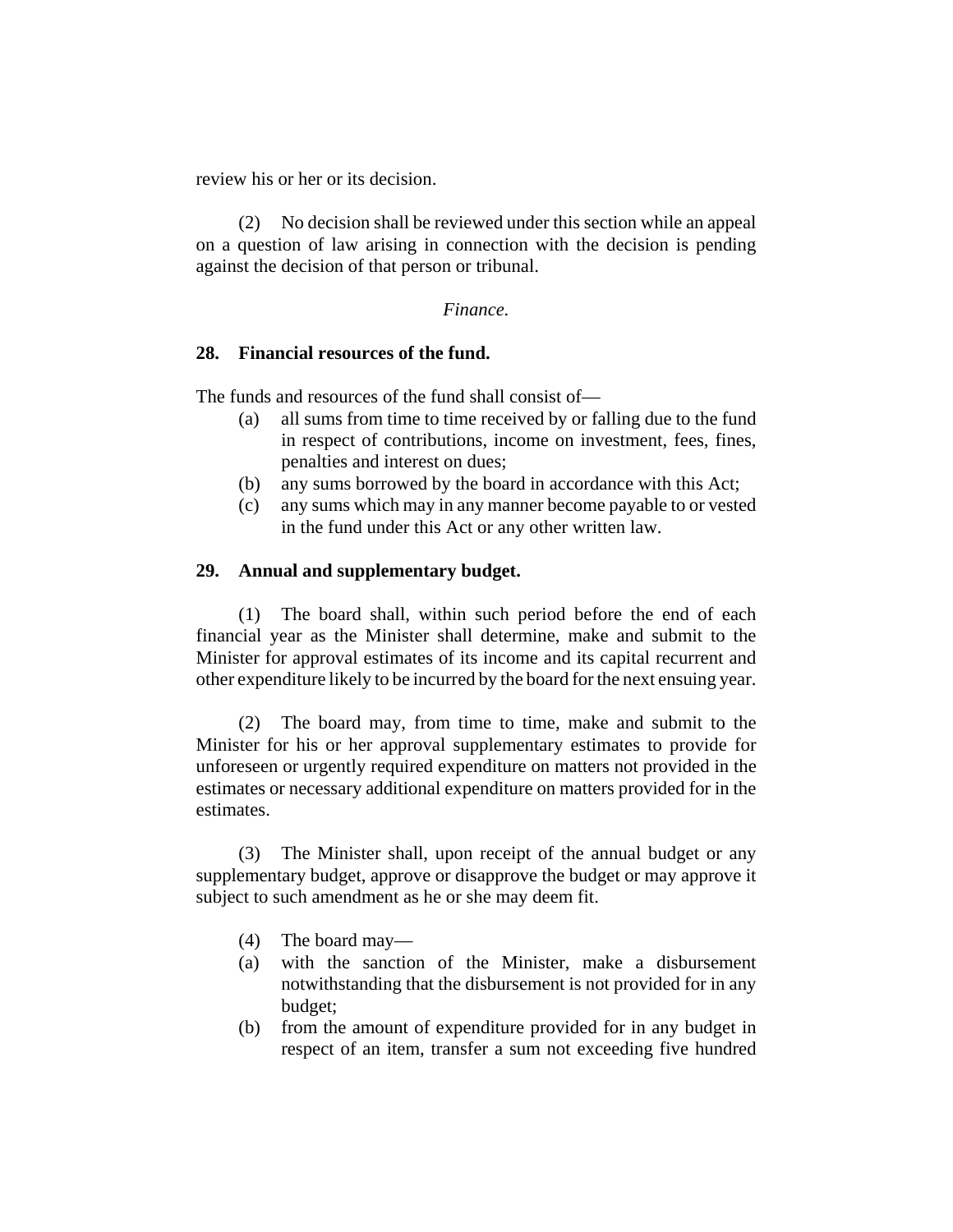thousand shillings to any other item contained in the budget;

(c) adjust expenditure limits to take account of circumstances not reasonably foreseeable at the time the budget was prepared, subject to submitting a supplementary budget to the Minister within two months of such alteration of expenditure limits becoming necessary.

## **30. Investment.**

All monies in the fund, including the reserve account, which are not for the time being required to be applied for the purpose of the fund shall be invested in such investments as may be determined by the board in consultation with the Minister.

# **31. Power to borrow.**

The board may, subject to prior approval of the Minister, borrow money by way of loan or overdraft for the purpose of its obligations or discharging any of its functions under this Act, upon such security and such terms and conditions relating to the repayment of the principal and the payment of interest as the board deems fit.

# **32. Accounts and audit.**

(1) The board shall cause to be provided and kept proper books of account and records with respect to—

- (a) the receipt and expenditure of monies by, and other financial transactions of, the fund;
- (b) the assets and liabilities of the fund,

and shall cause to be made out for every financial year a balance sheet and a statement showing details of the income and expenditure of the fund and all its assets and liabilities.

(2) Not later than six months after the close of every financial year the accounts, including the balance sheet of the fund relating to that financial year, shall be audited by the Auditor General or an auditor appointed by him or her.

(3) As soon as the accounts of the fund have been audited, and in any case not later than six months after the audit, the board shall submit to the Minister a copy of the audited statement of account together with a copy of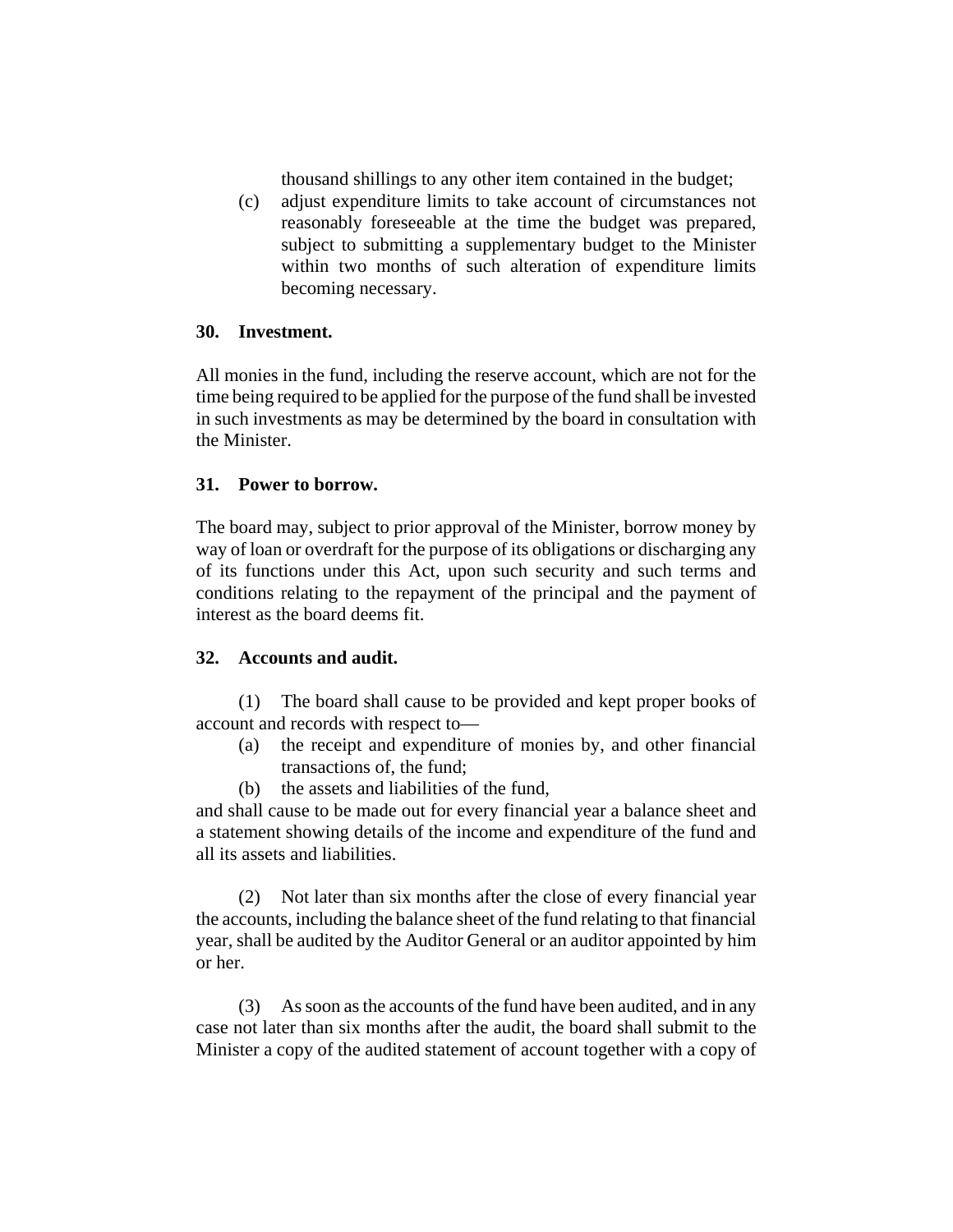the audited report on the statement of account made by the auditors.

## **33. Annual report.**

(1) The board shall not later than six months after the end of the each financial year make and submit to the Minister a report showing the performance of the fund during that financial year.

(2) The Minister shall, as soon as possible after receiving the report referred to in subsection (1) and a copy of the audited accounts of the fund, cause the annual statement of account and the annual report of the board to be published in such manner as the Minister may direct.

## **34. Member's account.**

(1) There shall be opened and maintained for each member of the fund an account in the fund to which shall be credited all standard, voluntary and supplementary contributions and interest on the contributions and from which there shall be paid any benefits and refunds to or in respect of the member and all prescribed fees chargeable for issuing evidence of membership and registration.

(2) The member's account in the fund shall be closed and his or her membership shall cease on the happening of any of the following events—

- (a) when an emigration grant is paid;
- (b) when he or she ceases to be a member by reason of—
	- (i) attaining the age of sixty years;
	- (ii) attaining the age of fifty-five years and there is no balance in his or her account;
- (c) when he or she dies,

and if, on the closing of the member's account by virtue of this subsection, any sum of money is standing to the credit of his or her account in the fund, that sum shall vest in the Minister forthwith who shall dispose of it in accordance with subsection (3), and thereafter no claim on the account in respect of that member shall be entertained.

(3) Any sum standing to the credit of the account of a member which has vested in the Minister by virtue of subsection (2), whether—

- (a) after payment of an emigration grant;
- (b) when the member attains the age of sixty years unless at the time the member attains the age of sixty years there is a claim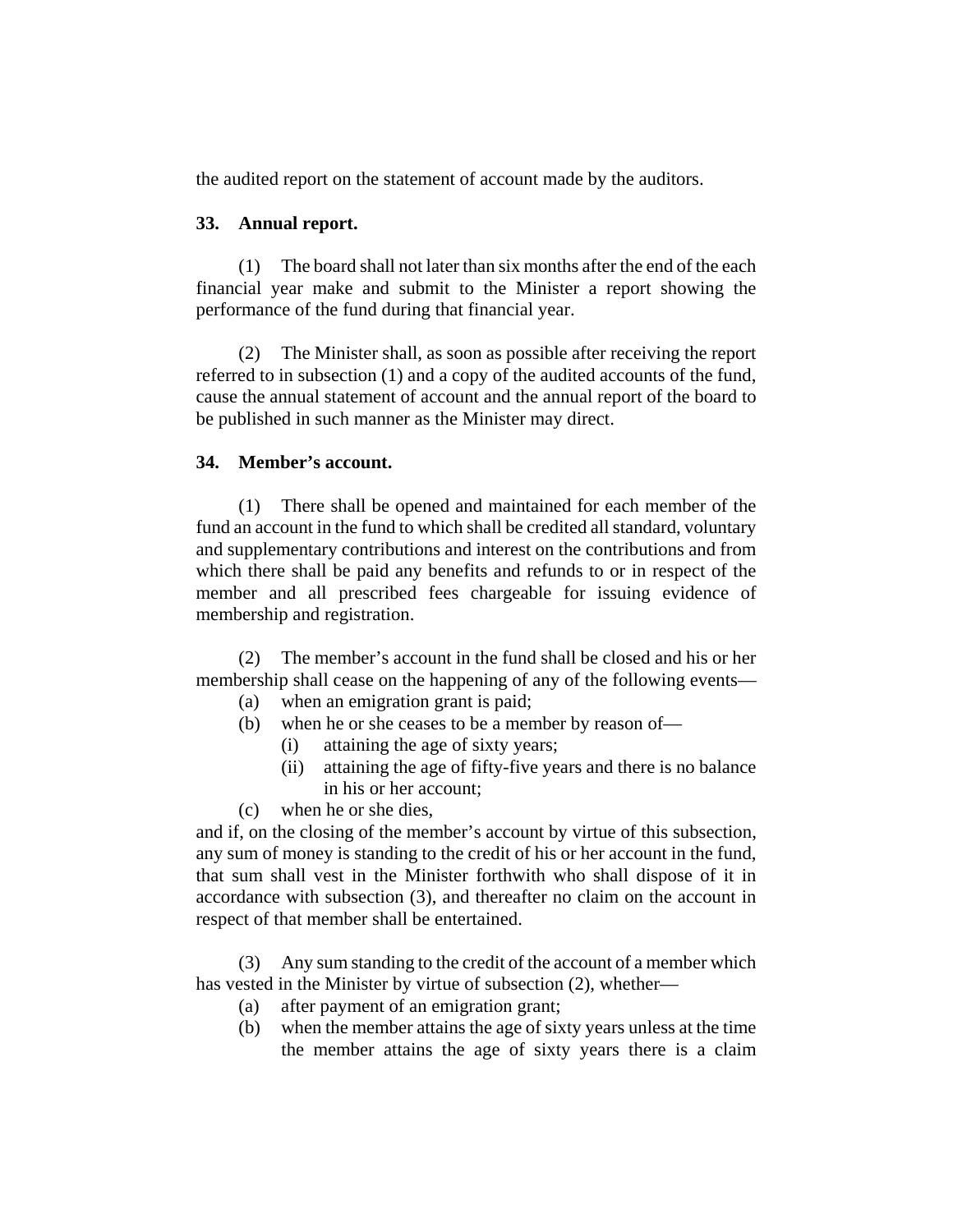pending; or

(c) when the member dies and the whole amount in his or her account is not paid as survivor's benefit or as a refund of funeral expenses within six years of the date of his or her death,

shall be paid into the reserve account.

(4) Subject to this Act, any assignment of or charge on the account of a member of the fund or any benefit payable out of this account or any agreement to assign or charge any such account or benefit shall be void.

(5) When a member of the fund is adjudged bankrupt and a receiving order is made for the protection of the estate of that member of the fund, any contribution for him or her to the fund under this Act shall not vest in the official receiver, but his or her share shall continue to be deducted in full from his or her wages by his or her employer; and no sum of money in his or her account or benefit paid out of that account shall pass to any trustee or other person acting on behalf of his or her creditors.

### **35. Interest on account.**

(1) Subject to this section, interest at the rate declared by the Minister calculated on the balance standing to the credit of the account of the member of the fund on the first day of the financial year shall be added to the account of every member of the fund for each financial year throughout which it has been open if no benefit has been paid out.

(2) As soon as may be after the end of each financial year, and in any event not later than the 1st October following, the Minister shall after consultation with the board declare the rate of interest for that financial year which shall be the rate applicable to every account in respect of which no benefit has been paid during the period between the end of that financial year and the date of the declaration of the rate of interest.

(3) In any case where payment has been made out of an account during the period between the end of that financial year and the date of the declaration of the rate of interest, the rate applicable to that account shall be 2½ percent or, if the Minister before the end of that financial year declares a higher rate of interest for the purpose of this subsection, that higher rate of interest.

(4) When a member dies during the financial year—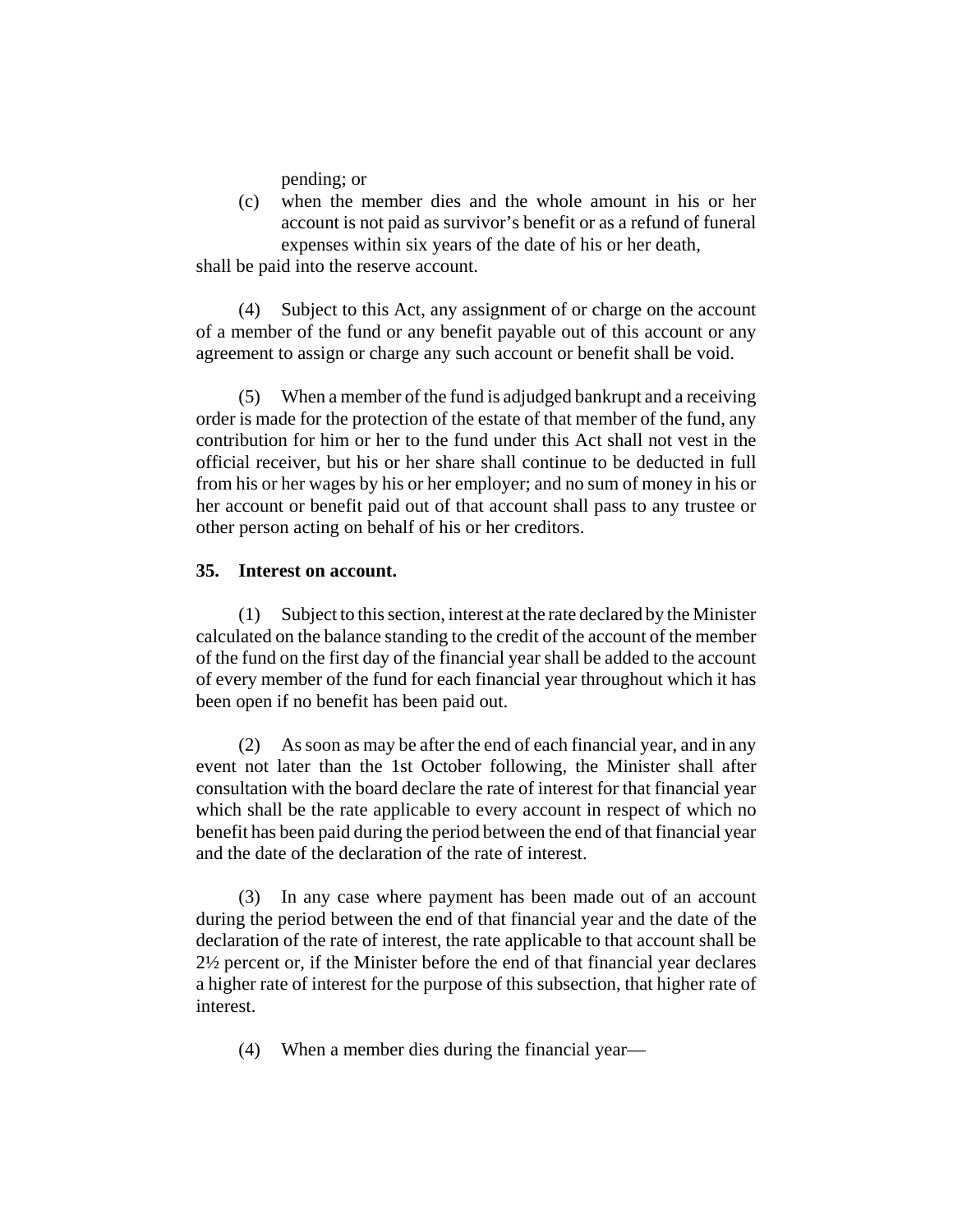- (a) the rate of interest applicable in respect of the immediately preceding financial year shall be the rate applicable on the day of his or her death; or
- (b) if any payment during the current financial year has been made out of his or her account, the rate of interest applicable shall be the rate applicable on the day of that payment.
- (5) If the amount of interest calculated under this section is—
- (a) less than fifteen cents, ten cents shall be added;
- (b) any other amount, the nearest multiple of ten cents shall be added.

(6) Before declaring any interim or final rate of interest higher than 2½ percent for any financial year under this section, the Minister shall consult with the board.

(7) A declaration of the rate of interest by the Minister under this section shall take effect on the day it is made and shall thereafter be published in the Gazette as soon as it may be.

### **36. Reserve account.**

(1) There shall be established a reserve account of the fund to which shall be deposited—

- (a) any fines and penalties required by this Act to be paid into the fund;
- (b) any special contribution and any contribution which cannot be allocated to the account of any member of the fund;
- (c) any income from investments such as the Minister, after consultation with the board, may determine; and
- (d) any other income authorised by this Act.

(2) No money shall be drawn out of or otherwise appropriated from the reserve account other than money paid into the reserve account by mistake or in excess of the amount due on the contribution except for purposes of this Act approved by the Minister.

(3) Any sums of money determined to be income of the reserve account shall be treated as income forming part of the general income of the fund.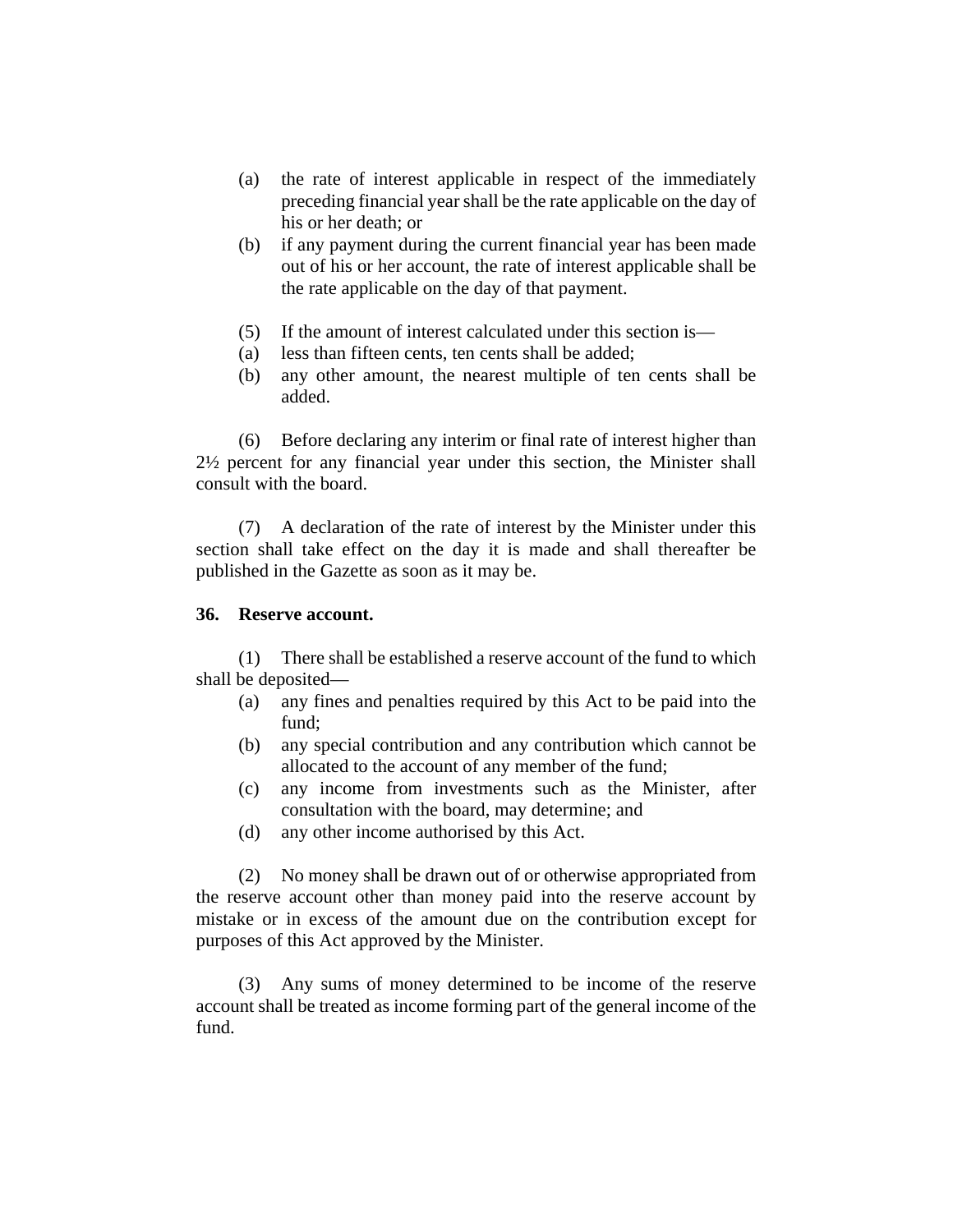# **37. Exemption from stamp duty.**

No stamp duty shall be chargeable under the Stamps Act in respect of any instrument executed by any person on behalf of or in favour of the fund or in respect of the payment of any benefit or the refunding of any contribution under this Act in any case where, but for this exemption, the fund or any person acting on behalf of the fund would be liable to that duty.

## **38. Exemption from income tax.**

Any benefit paid under this Act shall be exempt from income tax.

*Administration.*

# **39. Managing director.**

(1) There shall be a managing director of the fund who shall be appointed by the Minister for such period and on such terms and conditions as the Minister may deem fit.

(2) The managing director shall be the chief executive officer of the fund and shall, subject to this Act and to the general control of the board on matters of policy, be responsible for the general management, administration and organisation of the fund and, in particular—

- (a) for the assessment of contributions and payments under this Act, for their collection and for their payment into the fund;
- (b) for the payment out of the fund of benefits and claims under this Act and of the expenditure necessary for the administration of the fund;
- (c) for the investment of surplus funds from time to time; and
- (d) for accounting of all monies received, paid out or invested under this Act.

## **40. Deputy managing director.**

There shall be a deputy managing director appointed by the Minister on such terms and conditions of service as the Minister thinks fit.

## **41. Secretary to the fund.**

(1) The fund shall have a secretary who shall be appointed by the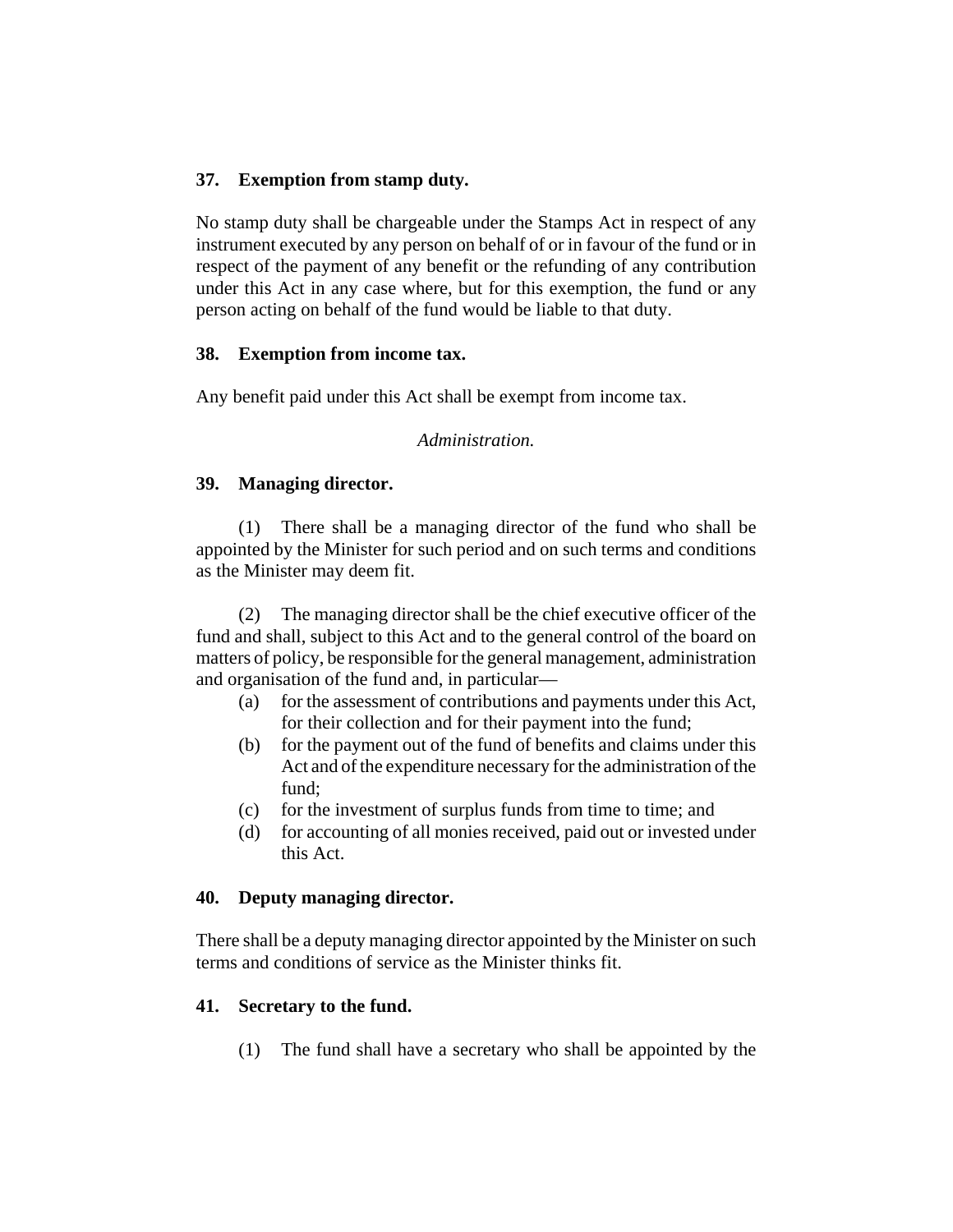Minister and the board on such terms and conditions as the Minister may determine.

(2) In addition to any other functions conferred upon him or her by the Minister and the board, the secretary shall have the custody of the seal of the fund and be responsible for—

- (a) taking minutes of the meetings of the board and any of its committees and subcommittees;
- (b) keeping the records of all transactions of the fund;
- (c) the provision of legal advice on all its activities to the fund.

# **42. Staff.**

The board may, subject to such directions as the Minister may give in that behalf, appoint on such terms and conditions as it may think fit, such other officers, inspectors and employees as may be deemed necessary for the administration of the fund.

# **43. Inspectors.**

(1) An inspector appointed for the purpose of the administration of the fund under this Act may in execution of his or her duties enter, at all reasonable times, any premises or place of trade or business where he or she has reasonable cause to believe that persons are being employed in respect of whom contributions are payable under this Act and may—

- (a) make any examination or inquiry to satisfy himself or herself that the provisions of this Act are being complied with;
- (b) question any employer, employee or any other person on any matter concerning the application of or compliance with any of the provisions of this Act; or
- (c) require the production for examination of any book, register, account, receipt or other document relating to contributions or to liability to register or contribute under this Act, and may make a copy of or an extract from any such document.

(2) Every inspector shall be furnished with a certificate of his or her appointment signed by or under the authority of the Minister, and, if so required, on applying for admission to any premises or place for the purposes of this Act, shall produce the certificate to the occupier or the person holding a responsible position of management at such premises or place.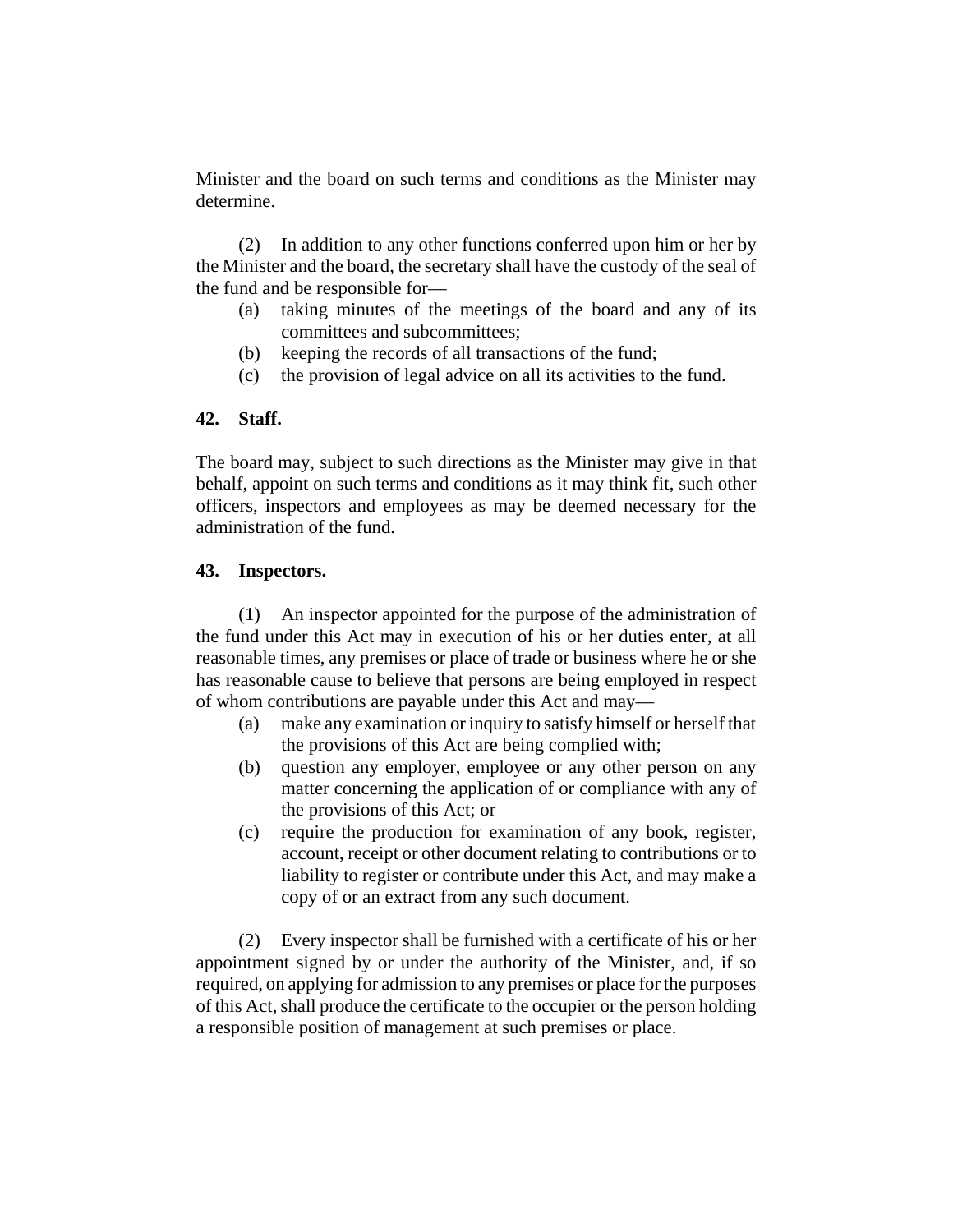(3) The Minister may appoint any public officer to be an inspector for the purposes of this Act and may, subject to such conditions and limitations as he or she may specify in the appointment, confer on that public officer all or any of the functions of an inspector under this Act.

- (4) Any person who—
- (a) obstructs an inspector in the exercise of his or her powers under this Act;
- (b) refuses or neglects to answer any question; or
- (c) refuses to furnish any information or to produce any documents when required to do so,

commits an offence and is liable on conviction to a fine not exceeding ten thousand shillings or to a term of imprisonment not exceeding six months or to both.

# *Legal proceedings.*

## **44. Offences and penalties.**

- (1) Any person who—
- (a) knowingly makes any false statement or false representation;
- (b) for the purpose of obtaining any benefit or in order to evade payment of the contribution, whether for himself or herself or for some other person, produces or causes or knowingly allows to be produced any document or gives or causes to be given any information which he or she knows to be false in a material particular;
- (c) misrepresents or fails without lawful excuse to disclose any material fact;
- (d) fails without lawful excuse to register or to furnish particulars required by or under this Act to be furnished;
- (e) makes an unauthorised deduction from a wage payment to an employee;
- (f) fails to pay at or within the time prescribed under or by this Act or the regulations any contributions or payment which he or she is liable under this Act to pay;
- (g) contravenes in any way any provision of this Act as a result of which there is a loss to the fund or the member's account cannot be credited with all the contributions or interest due,

commits an offence and is liable to a fine not exceeding ten thousand shillings or to a term of imprisonment not exceeding six months or to both.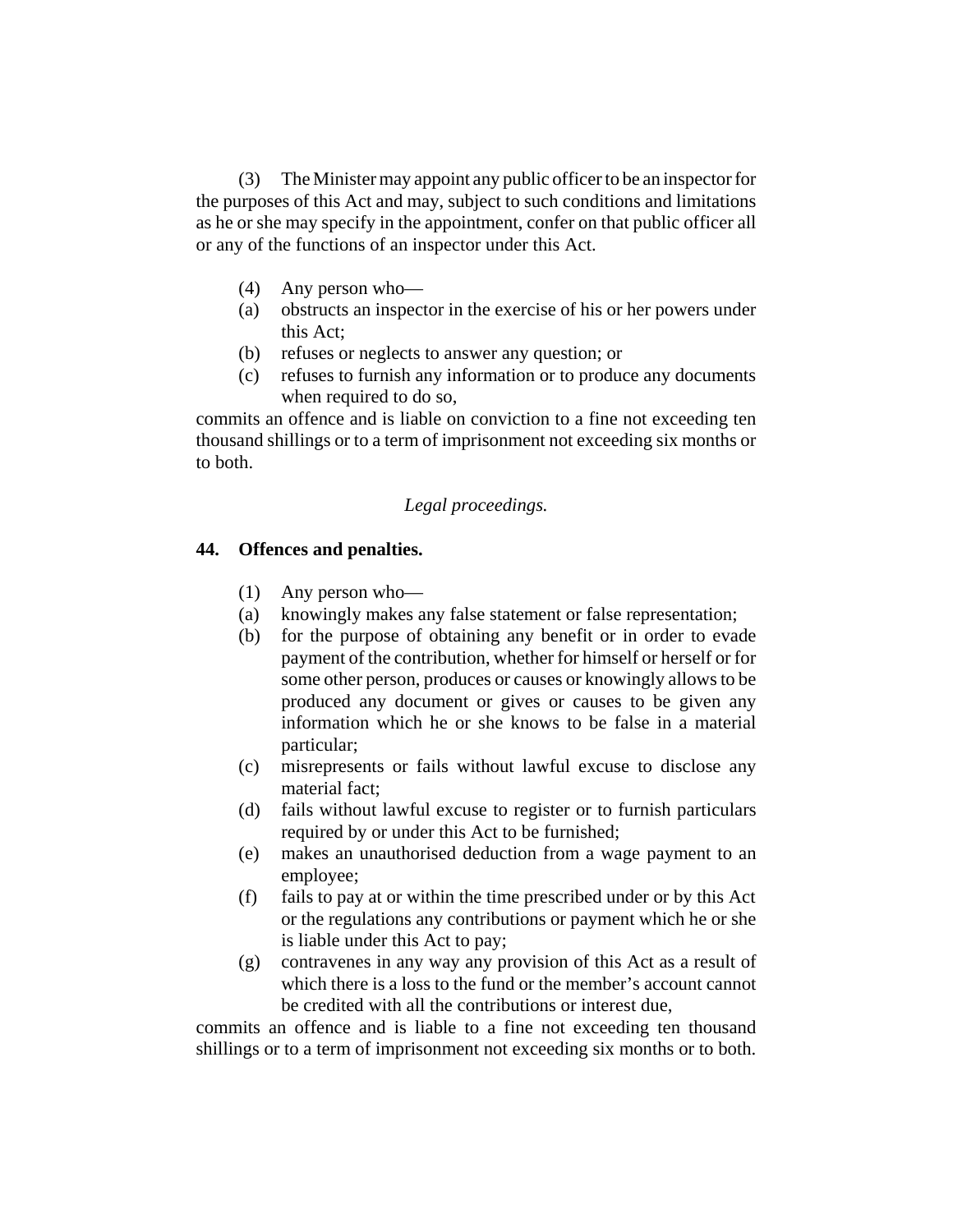(2) Where an offence under this Act is proved to have been committed with the consent or connivance of, or to be attributable to any negligence on the part of, any director, manager, secretary or other officer of a body corporate, he or she as well as the body corporate shall be deemed to be guilty of that offence and is liable to be proceeded against and punished accordingly.

(3) The court by or before which any person is convicted of an offence under this Act relating to contribution may, without prejudice to any civil remedy and in addition to any other punishment that the court may impose, order that person to pay to the fund the amount of any contribution and any other sum together with any interest or penalty thereon, and any sum so ordered shall be recoverable as a fine and paid into the fund.

## **45. General punishment.**

Any person who contravenes any provision of this Act for which no penalty is prescribed is liable on conviction to a fine not exceeding ten thousand shillings or to a term of imprisonment not exceeding six months or to both such fine and imprisonment.

## **46. Institution and conduct of cases.**

All criminal and civil proceedings under this Act may, without prejudice to any other power in that behalf, be instituted by any inspector or other public officer of the fund in a magistrate's court.

## **47. Jurisdiction of magistrates.**

Subject to the Magistrates Courts Act, a magistrate of any grade has jurisdiction to hear any cause or matter in all cases arising under this Act regarding any question of liability of an employer to register as a contributing employer or any question of his or her liability to pay contribution to the fund.

## **48. Recovery of sums due to the fund.**

(1) All sums due to the fund shall be recoverable as debts due to the fund and, without prejudice to any other remedy, may be recovered summarily as a civil debt.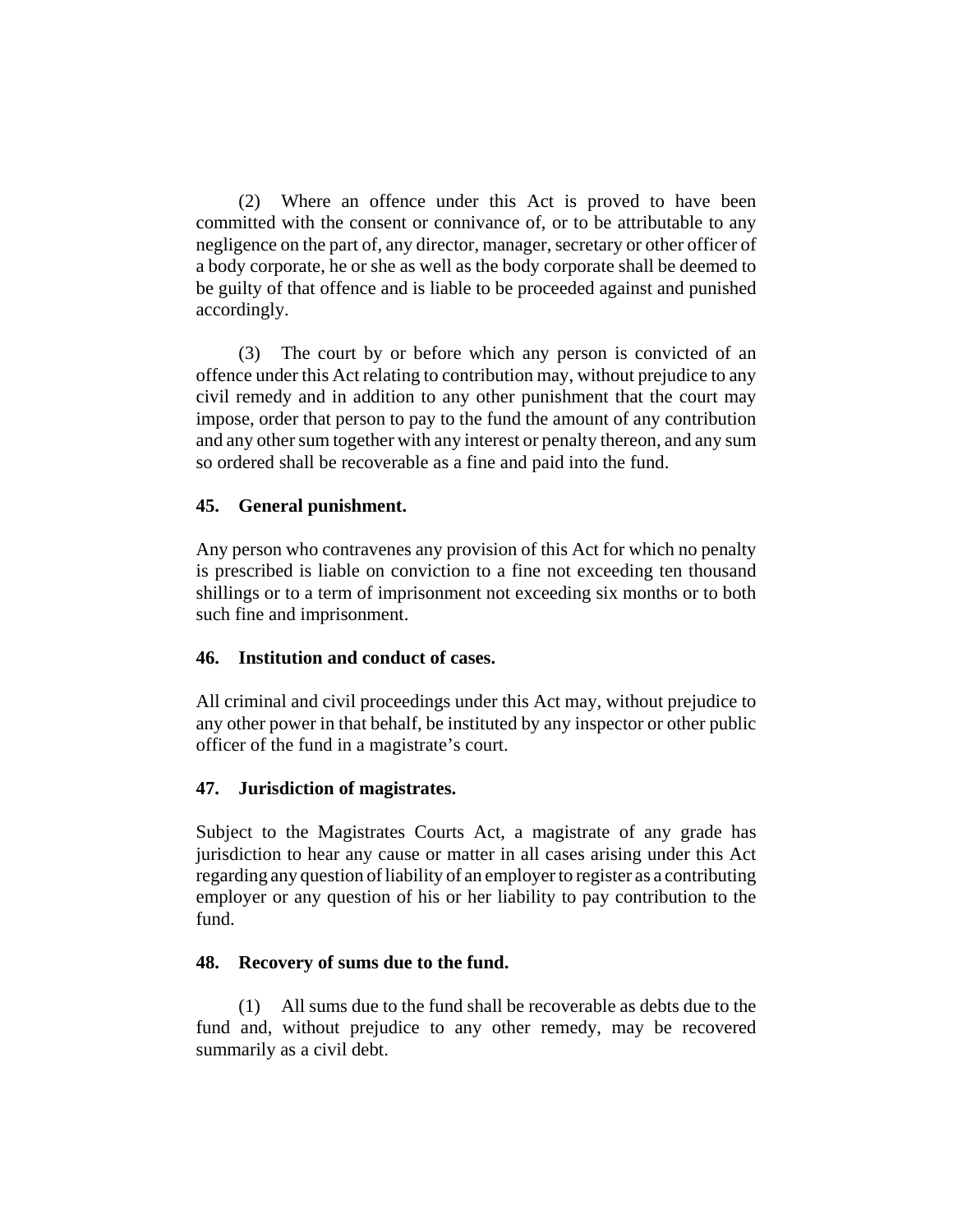(2) Any sums recovered under this section representing standard contribution shall be credited to the account of the member of the fund to whom they relate; and where there is more than one account in respect of which those contributions are due and the sums recovered are less than the sums due to such member's accounts, the sums recovered shall be divided, disregarding any fraction of a shilling, as far as possible in proportion to the amounts due to the account of each such member.

### **49. Evidence.**

In any proceedings connected with any matter under this Act, a copy of any entry in the account of the fund or any extract from the entry, if it is supported by a certificate purporting to be signed by the managing director or his or her deputy, shall be received in evidence as prima facie evidence of the truth of its contents.

## *Miscellaneous.*

## **50. Existing schemes.**

- (1) Where an employer—
- (a) is liable to pay a standard contribution under this Act in respect of a member of the fund; and
- (b) is, whether by himself or herself or in association with any other persons, operating or contributing to any existing scheme under which that member of the fund is a beneficiary for the provision of any benefits of similar descriptions to the benefits provided by this Act,

that employer may, notwithstanding the rules or other provisions of the scheme—

- (c) reduce any contribution payable under the scheme by that member of the fund for any period by an amount payable in respect of that member of the fund under this Act by way of standard contribution for the same period;
- (d) reduce the contribution to the existing scheme by that employer by an amount payable in respect of that member by way of standard contribution for the same period.

(2) Where payment of all contributions to an existing scheme in respect of any employee is extinguished by a reduction made under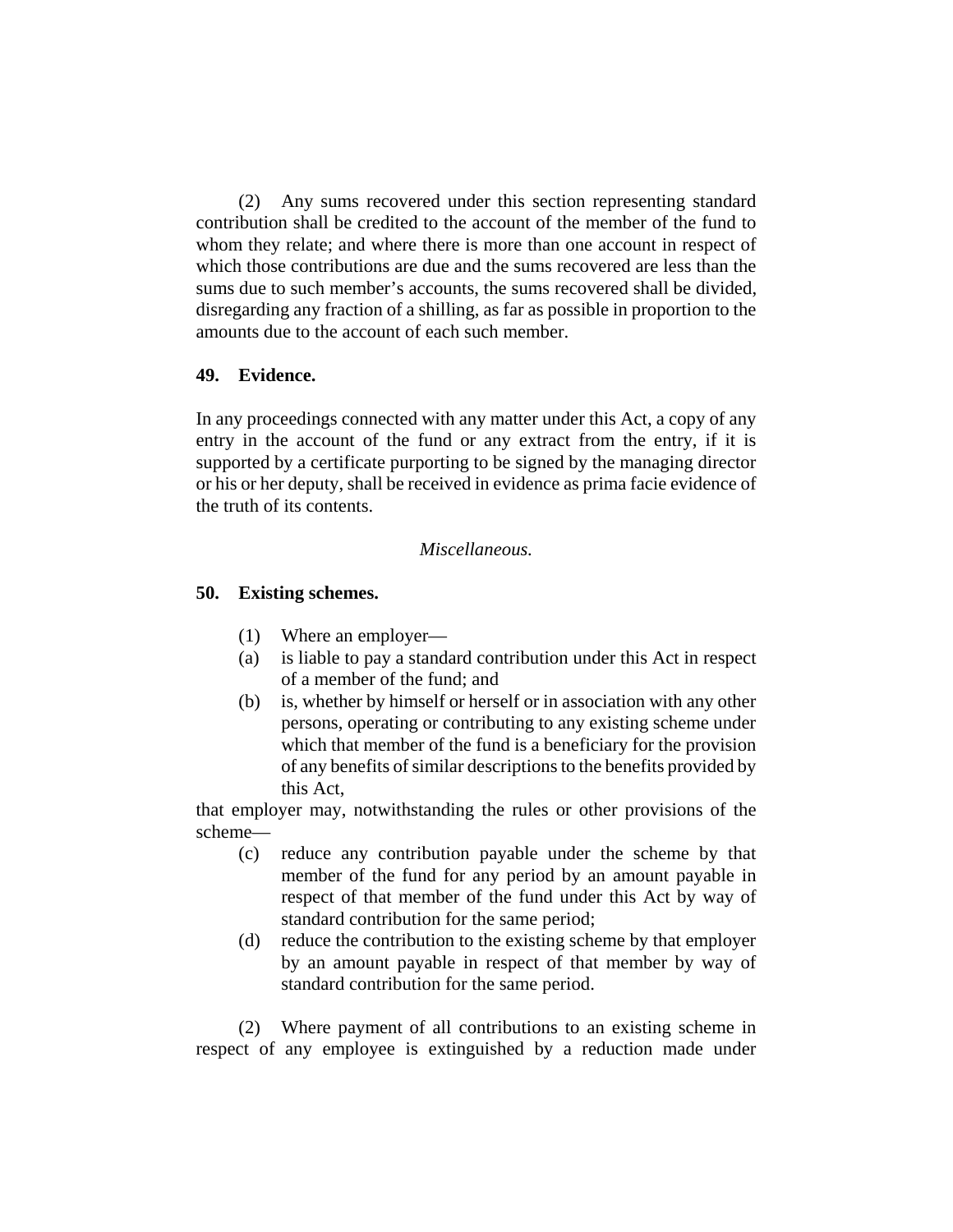subsection (1), the membership of that employee in that scheme shall not, nevertheless, be affected by reason only of no contribution being paid to that scheme on his or her behalf so long as that employee remains in that employment to which the scheme relates and has not received his or her benefit under that scheme.

(3) Where any authority administering or operating an existing pension scheme, provident scheme or occupational gratuity scheme to which neither the employer nor his or her employee contributes at a rate exceeding half the standard contribution, if the employee is permanently resident in Uganda, or is deemed to be so permanently resident in Uganda, the authority may, upon production of a certified copy of its resolution or other documentary evidence and with the approval of the labour commissioner, pay into the fund such sums representing the benefits of that employee under the existing scheme; and that payment—

- (a) shall operate as a discharge against the authority from all liability under that scheme;
- (b) shall, if the employee has an account with the fund, be credited to the employee's account in the fund; but if the employee has no account in the fund, he or she shall, notwithstanding that he or she is not an eligible employee, be registered and on opening an account for him or her, the payment shall be credited to that account; and
- (c) shall include—
	- (i) contributions made by an employee to the private scheme and any interest, bonus or other accruals thereto;
	- (ii) contributions made by an employer and any interest, bonus or other accruals thereto (in the calculation of any interest, bonus or other accruals thereto any rule which provides for a minimum period of employment, membership or contribution before entitlement shall be disregarded);
	- (iii) where the employer contributes to the private scheme or adds to the benefit payable under it only when the rules of the scheme have been satisfied, an appropriate proportion of his or her contributions or additions calculated by reference to the extent to which any conditions in the rules of the scheme have been met by the employee;
	- (iv) where neither employer nor employee contributes to the scheme or separate account for the purpose of the private scheme and the benefits are paid from the general revenue of the employer, the amount due under the rules of the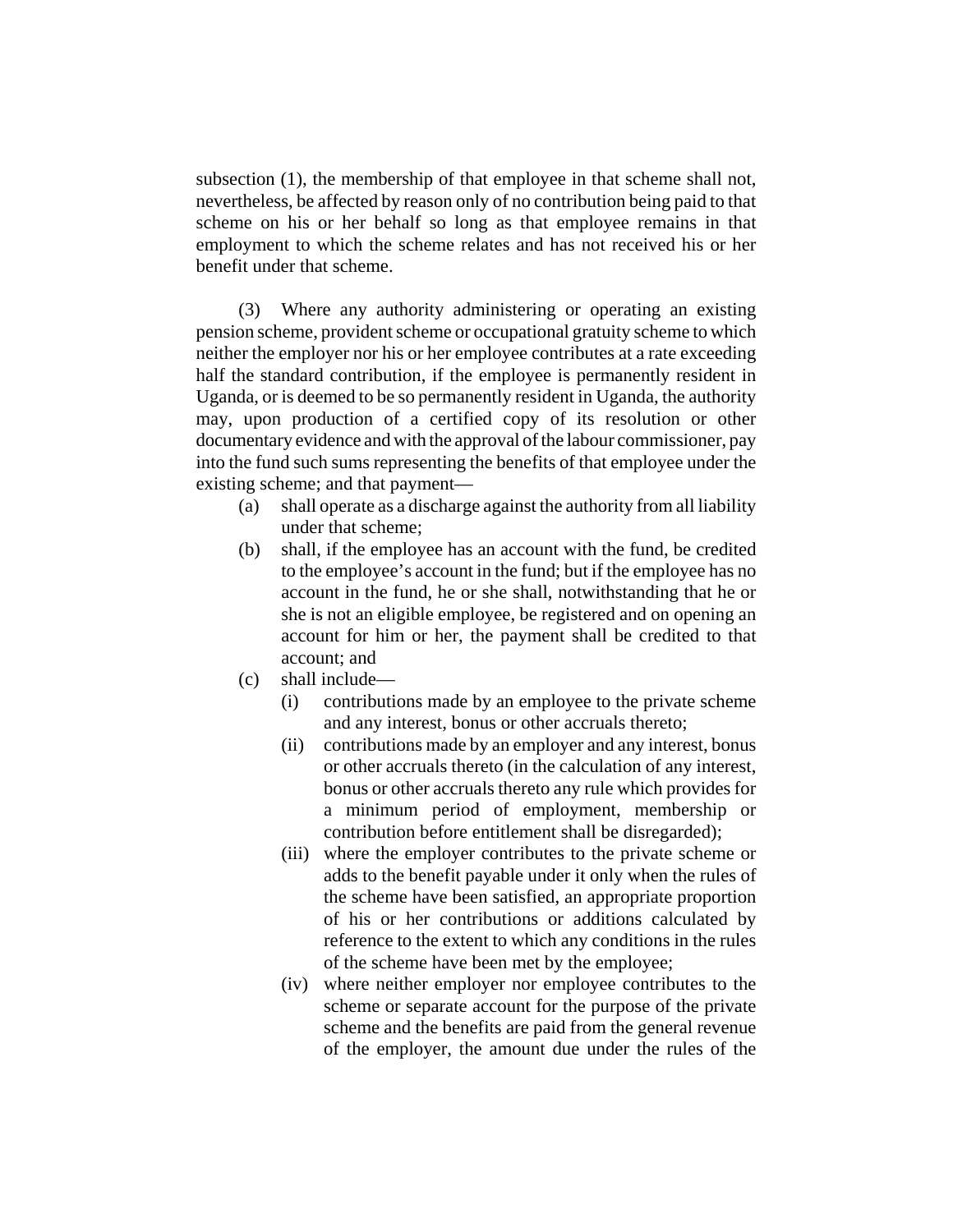scheme;

(v) such further amount within the discretion of the authority operating the private scheme as may be paid without reducing unduly the benefits of any residual members.

(4) Subject to this Act, no money shall be transferred from an existing scheme to the fund as provided under subsection (3) unless the majority of the members of that scheme agree to the dissolution of the scheme.

(5) In this section, "existing scheme" means a scheme which is in existence on the day appointed for the coming into force of section 11 in relation to the employer who is operating or contributing to the scheme.

# **51. Reciprocal agreements.**

(1) For the purpose of giving effect to any agreement providing for reciprocal arrangements with the government of any country in which a fund or scheme similar to the fund has been established, the Minister may make regulations for giving effect in Uganda to any such arrangement and for modifying or adapting this Act in its application to cases affected by such arrangements.

(2) The modifications of this Act which may be made by virtue of subsection (1) shall include provision for—

- (a) securing that acts, omissions and events having any effect for the purpose of the law of the country in respect of which the agreement is made shall have the like effect for the purposes of this Act, but not so as to confer a right to double benefit;
- (b) determining, in cases where rights accrue both under this Act and under the law of the said country, which of those rights shall be available to the person concerned;
- (c) making any provision of this Act or of any regulations under it relating to administration and enforcement applicable for the purpose of the law of the said country; and
- (d) making any necessary financial adjustments by payments into or out of the fund.

# **52. Regulations.**

(1) The Minister may, without prejudice to any other power conferred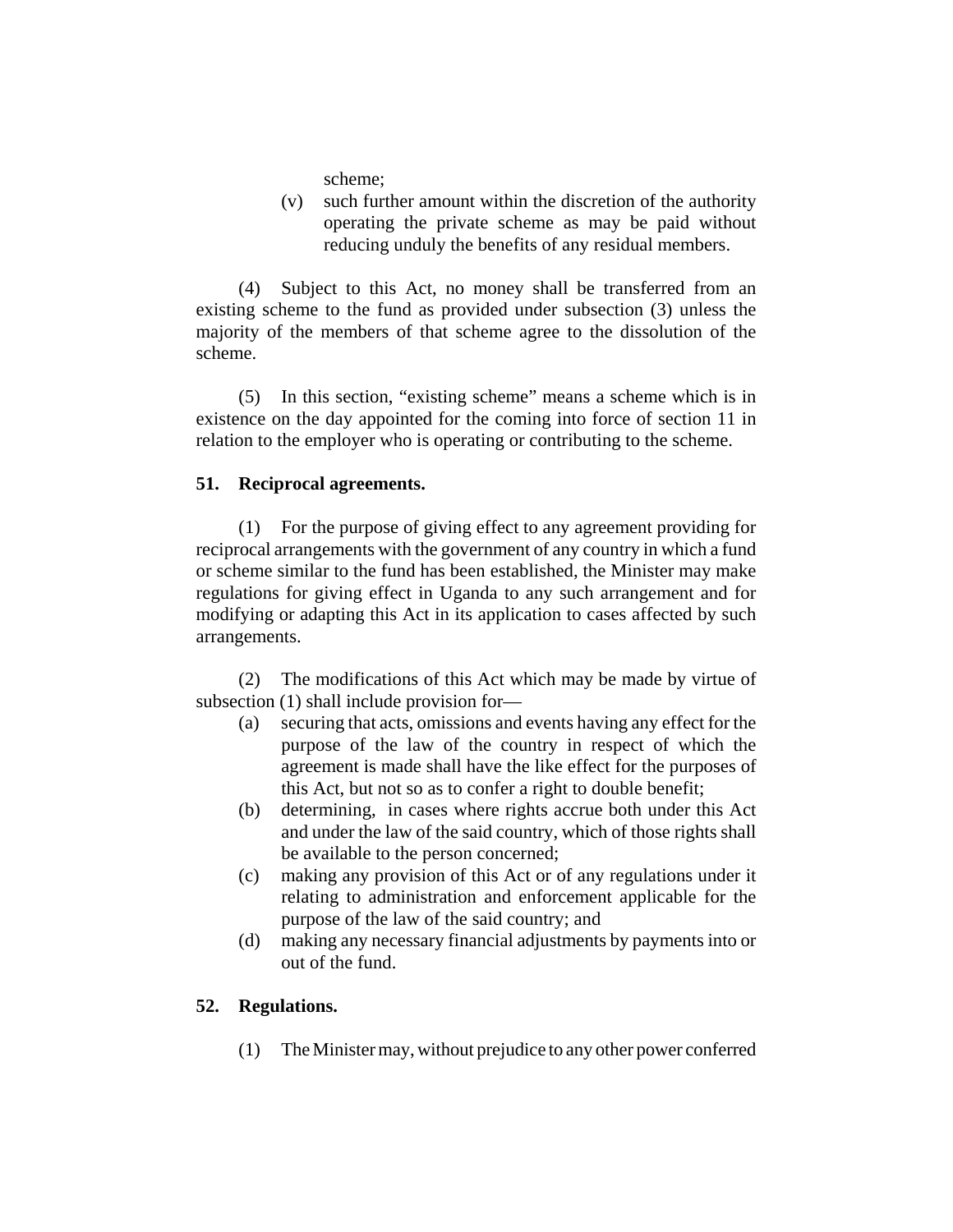by this Act, make regulations for better carrying into effect the principles and provisions of this Act, and without prejudice to the generality of the foregoing provisions, regulations may be made under this section—

- (a) prescribing the particulars, information or evidence to be furnished or adduced in respect of any question or matter arising under this Act;
- (b) prescribing, in respect of any action required or permitted to be taken under this Act, the time and manner of taking that action and the procedure to be followed;
- (c) regulating the manner of payment of contributions or the refund of contributions paid in error or in excess of the statutory contribution;
- (d) prescribing the records to be kept and the returns to be made by employers;
- (e) providing for public searches of all or any records required to be kept, the issue of certificates and certified copies of any records and prescribing the fees payable for searches, certificates and certified copies of records;
- (f) prescribing fees to be charged for second or subsequent registration and for the issue of membership cards;
- (g) providing for the registration of contributing employers and eligible employees of any employer or class of employers or employees, or class of employees and the terms and conditions attached to that registration;
- (h) requiring employers and employees to be registered;
- (i) prescribing voluntary payments by any member of the fund for whom standard contributions have ceased to be payable and the manner of calculating those payments;
- (j) requiring any employer or any class of employers to make provisional deductions;
- (k) prescribing anything required to be prescribed under this Act.

(2) Any regulations made under this Act may make different provisions with respect to different cases or classes of cases and for different purposes of this Act, may impose conditions and make exceptions and may contain such incidental or supplemental provisions as appear to the Minister to be expedient for the purposes of the regulations.

## **53. Forms.**

Where under this Act any claim, notice, application, declaration or any other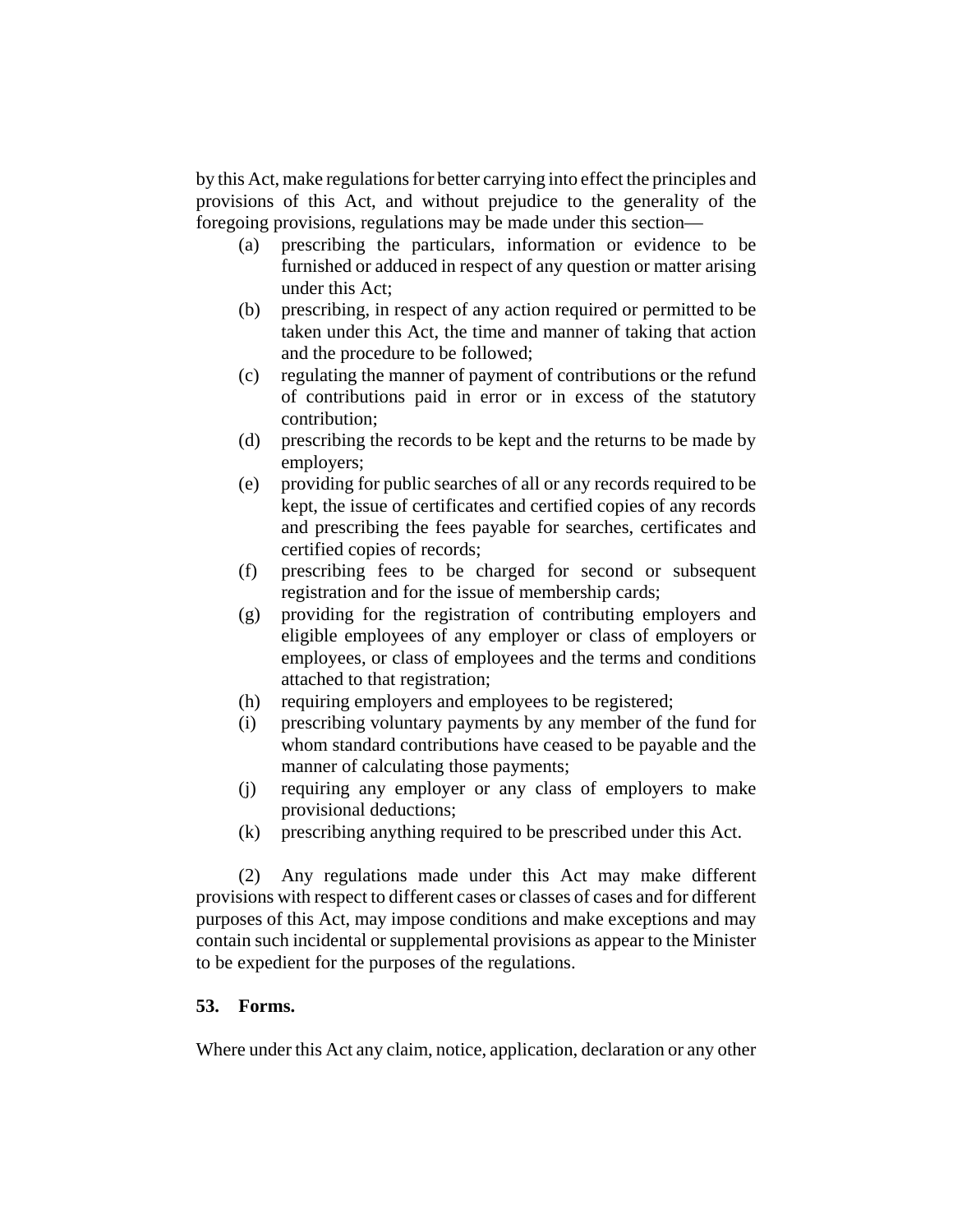matter is required to be made or given, that claim, notice, application, declaration or any other matter may be made or given on a form approved by the Minister, but the managing director may, in any particular case accept any claim, notice, application, declaration or any other matter notwithstanding that it is not made or given on a form approved by the Minister.

**\_\_\_\_\_**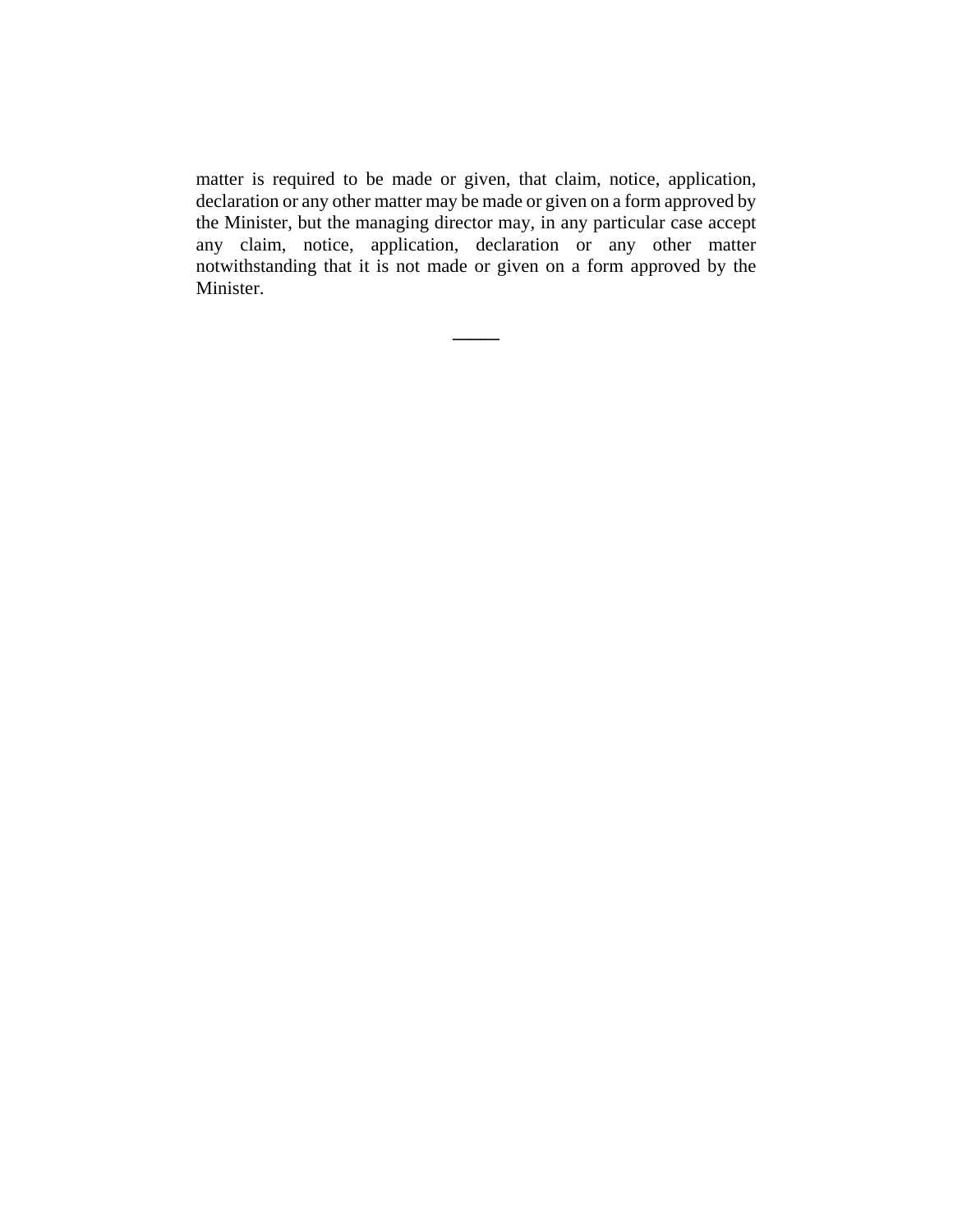### **SCHEDULES**

### *First Schedule.*

ss. 1, 8.

## **Excepted employment.**

- 1. Persons entitled to exemption from contribution to social security schemes under any international convention to which Uganda is a member.
- 2. Employment by a university or college by virtue of which the employee is entitled to receive benefits under any superannuation scheme approved by the Minister in writing.
- 3. Employment as a member of the Uganda Police Force.
- 4. Employment as a member in the Uganda Prisons Service.
- 5. Employment as a soldier in the Uganda Peoples' Defence Forces.
- 6. Employment by virtue of which employees are eligible for pension benefits under the Pensions Act.
- 7. Employment by virtue of which employees in the public service, local authority, any corporation or body established for public purposes are eligible for pensions under any statutory or nonstatutory scheme approved by the Minister.
- 8. Any employment referred to in paragraphs 3 to 7 of this Schedule under probationary service conditions.
- 9. In the case of a person undergoing full-time education in a university or a Government-administered school or college, employment solely during the vacation period of that university, school or college.
- 10. Employment of a person under the age of eighteen who—
	- (a) is an apprentice under a written binding contract of apprenticeship or is undergoing full-time education in a university, school or college; and
	- (b) receives for any month less than three-quarters of legal monthly minimum wage for full-time employees in the area where he or